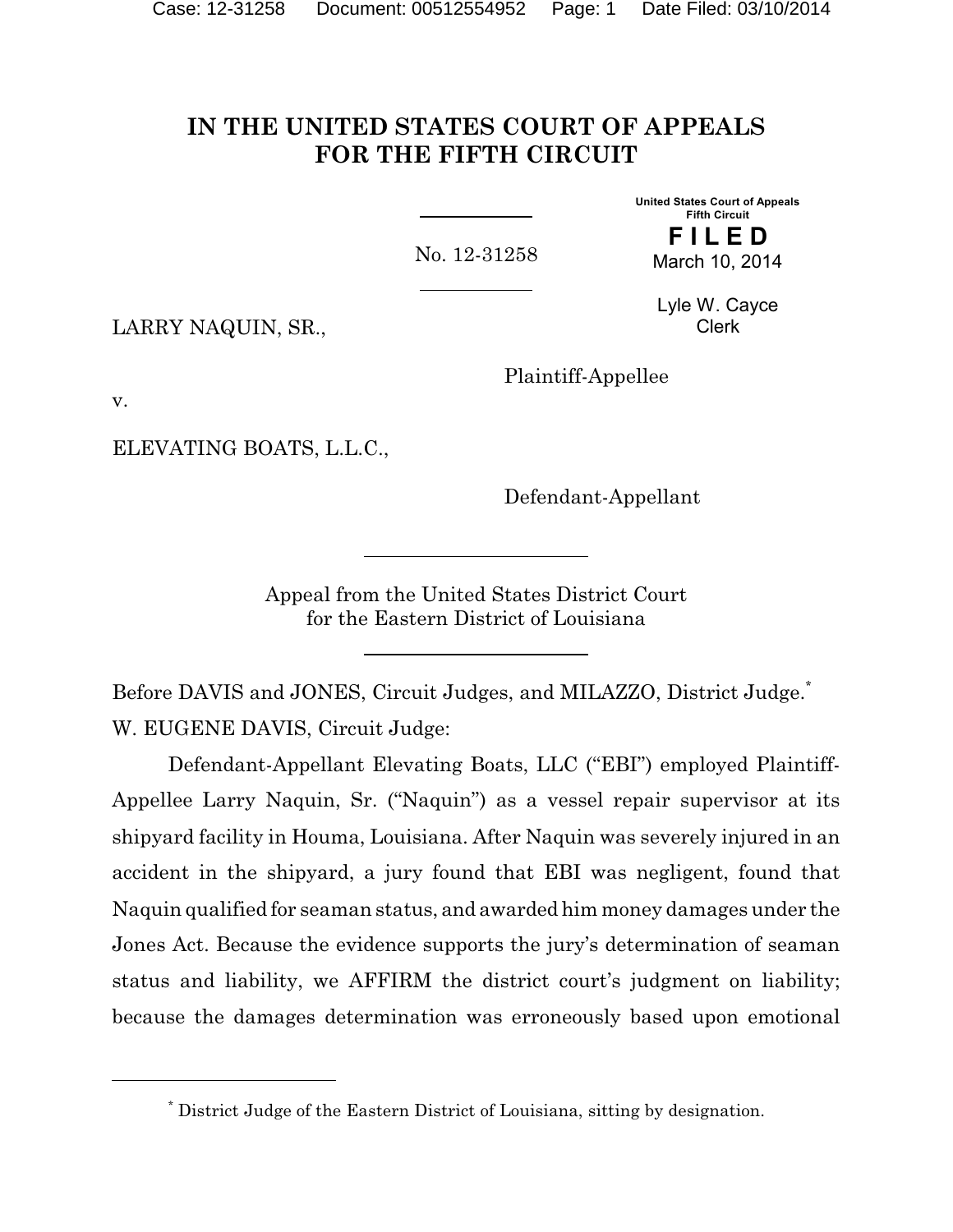anguish resulting from the death of a third party, we VACATE the damages award and REMAND for a new trial on damages.

#### I.

EBI manufactures, operates, and maintains a fleet of specialty lift-boats<sup>1</sup> and marine cranes out of several Louisiana port facilities. EBI employed Naquin at its shipyard in Houma, Louisiana, where he had served as a vessel repair supervisor since 2005. Naquin's primary responsibility as a vessel repair supervisor was the maintenance and repair of EBI's fleet of lift-boat vessels. Ordinarily, Naquin worked aboard the lift-boats while they were moored, jacked up, or docked in EBI's shipyard canal. Naquin's spent approximately 70 percent of his total time working aboard these vessels, including inspecting them for repairs, cleaning them, painting them, replacing defective or damaged parts, performing engine repairs, going on test runs, securing equipment, and operating the vessel's marine cranes and jack-up legs. Two to three times per week, Naquin would do his work while the vessel was being moved to another position in the canal. Occasionally, EBI dispatched Naquin to repair a vessel or fill in as a vessel crane operator while the vessel was operating in open water. Naquin spent the remaining 30 percent of his time working in the shipyard's fabrication shop or operating the shipyard's LC-400 land-based crane.

On November 17, 2009, Naquin was using the shipyard crane, which had been designed and constructed by EBI, to relocate a test-block, a heavy iron weight used to test the lifting capacity of cranes. Although the test-block was well within the LC-400's rated capacity, the crane suddenly failed, causing the boom and crane house to separate from the crane pedestal. As the crane toppled

 $<sup>1</sup>$  A lift-boat is a self-propelled, self-elevating, offshore supply vessel. Although it</sup> functions and navigates much like any other supply vessel, a typical lift-boat is equipped with three column-like legs that can be quickly lowered to the seafloor to raise the vessel out of the water and stabilize it for marine operations.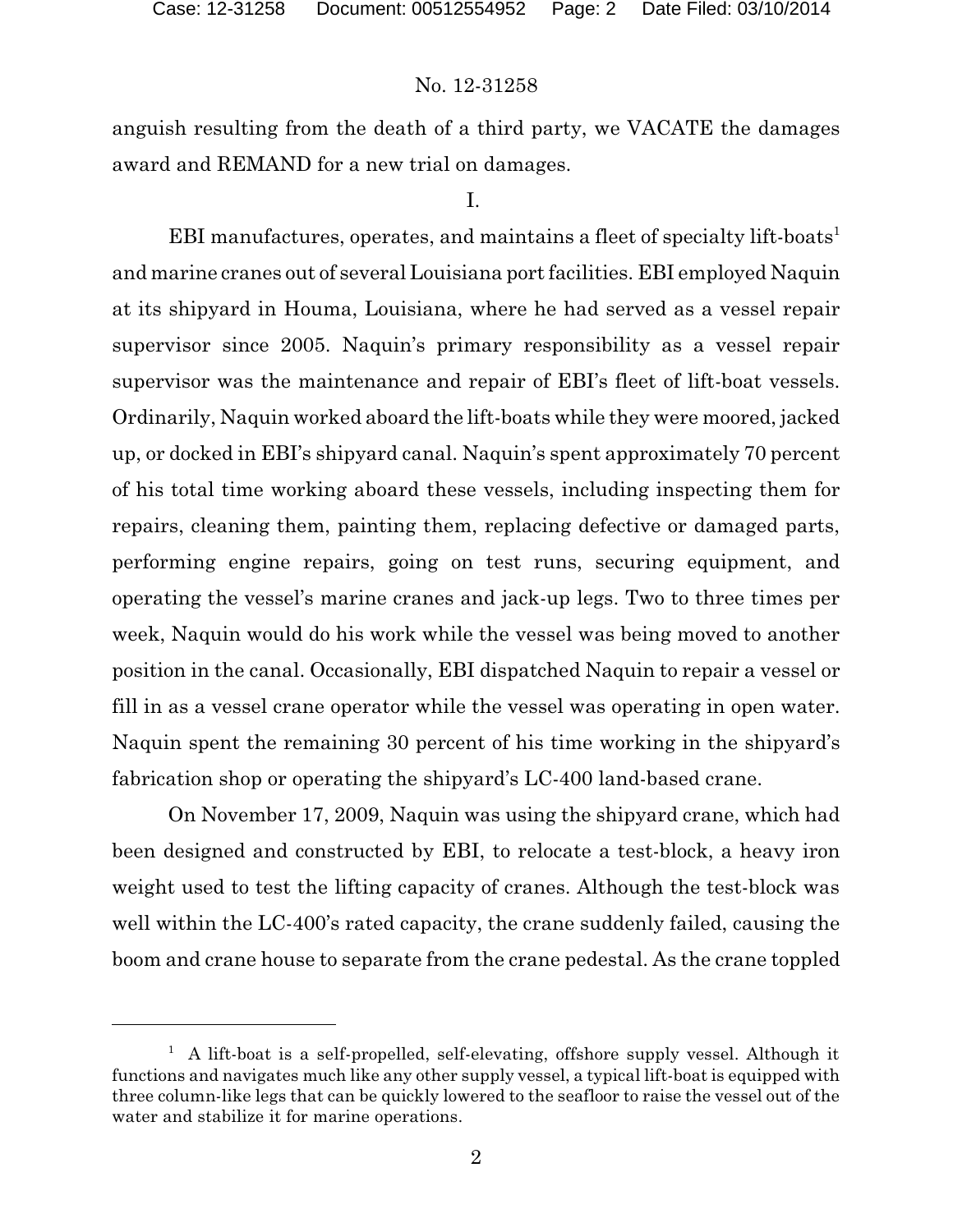over onto a nearby building, Naquin was able to jump from the crane house. However, he did not avoid injury; he sustained a broken left foot, a severely broken right foot, and a lower abdominal hernia. Naquin's cousin's husband, who happened to be another EBI employee, was working in the building and was crushed by the crane and killed. Naquin learned of his death while in the hospital after the accident, either later that same day or the next day.<sup>2</sup>

Following the accident, Naquin underwent one surgery for his hernia and one surgery to repair his right foot. Because Naquin's right foot was fractured in several places, a plate and screws were required to repair the damage. Despite Naquin's reparative surgeries and 70 physical therapy sessions, he was not able to return to physical work. EBI subsequently offered Naquin a "desk job" at the shipyard, but he declined, asserting that he was too emotionally upset to return to work. Although Naquin's medical treatment had ceased, at the time of trial, he continued to complain of chronic pain in his feet, difficulty walking, and chronic depression.

In November 2010, Naquin filed the instant Jones Act suit, alleging that EBI was negligent in the construction and/or maintenance of the LC-400 shipyard crane. After a three-day trial, a jury concluded that Naquin was a Jones Act seaman and that EBI's negligence caused his injury. The jury awarded Naquin \$1,000,000 for past and future physical pain and suffering, \$1,000,000 for past and future mental pain and suffering, and \$400,000 for future lost wages. EBI immediately filed motions requesting a judgment as a matter of law, a new trial, a new trial on damages, and remittitur. The district court denied all of EBI's motions, and EBI now appeals.

<sup>&</sup>lt;sup>2</sup> During his testimony on direct examination, Naquin stated that paramedics told him immediately after the accident that the workers in the building were "doing all right." He continued to say that he thought the information regarding their injuries, specifically the death of his cousin's husband, was kept from him "for [his] own good."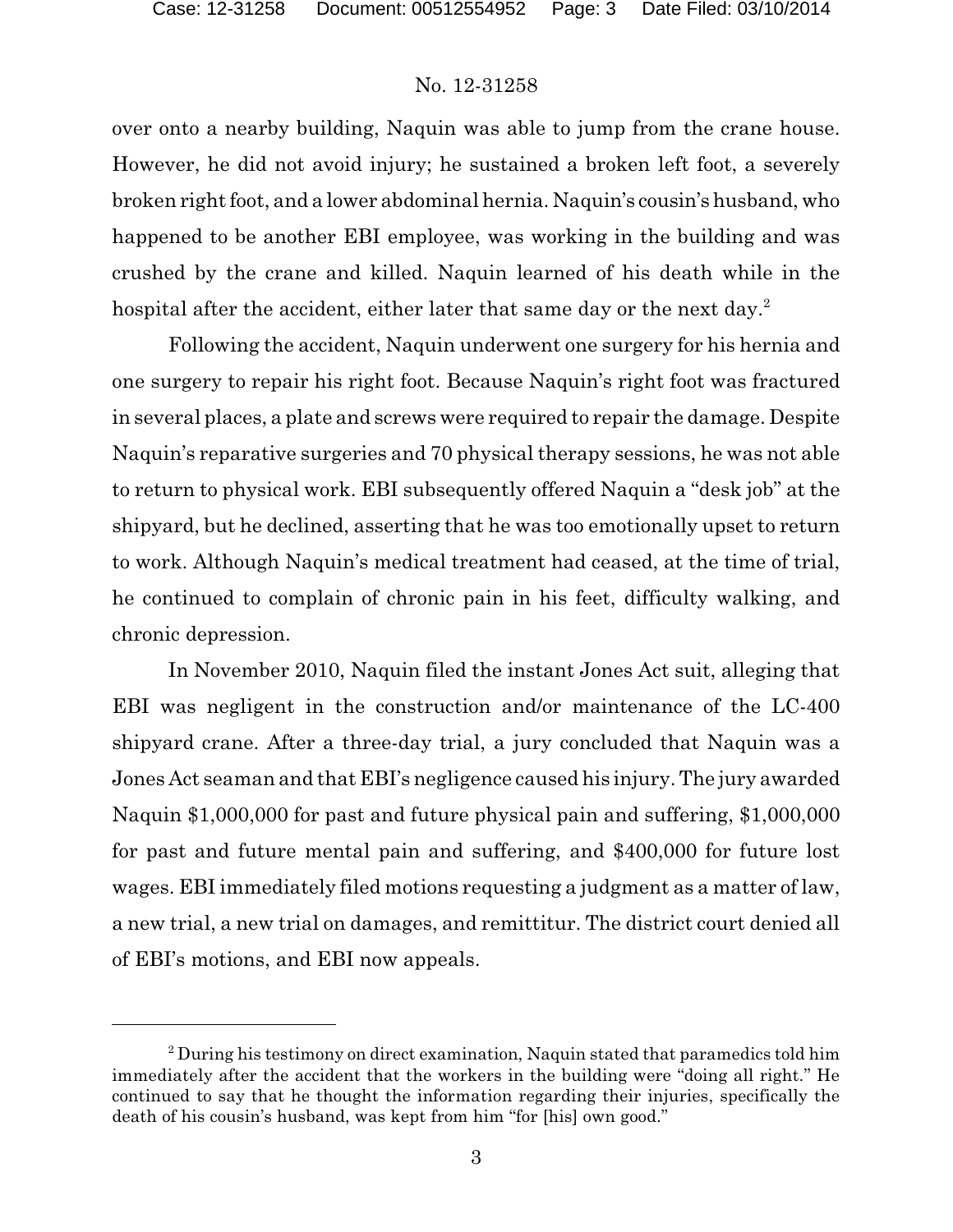#### II.

"The determination of whether an injured worker is a seaman under the Jones Act is a mixed question of law and fact and it is usually inappropriate to take the question from the jury."<sup>3</sup> Accordingly, we will not disturb a jury's finding of seaman status unless the facts and the law do not "reasonably support" its conclusion.<sup>4</sup>

Conversely, the appropriate standard of review to test a jury's factual findings is whether there is "reasonable evidentiary basis for the jury's verdict."<sup>5</sup> We therefore review the evidence "in the light most favorable to the verdict. 'Only when there is a complete absence of probative facts to support the conclusion reached does a reversible error appear.'"<sup>6</sup> As always, conclusions of law are reviewed de novo.

#### III.

On appeal, EBI challenges multiple legal conclusions and factual determinations of the district court. We now address, in order, EBI's contentions (1) that Naquin was not a Jones Act seaman, (2) that the district court provided the jury with erroneous seaman status instructions, (3) that the evidence is insufficient to establish EBI's negligence, and (4) that the district court erred by admitting evidence of Naquin's relative's death to support Naquin's emotional damages claim.

## A.

EBI first argues that the jury erred in its determination that Naquin was a seaman entitled to Jones Act coverage. Specifically, EBI argues that because

<sup>4</sup> *See id*.

<sup>3</sup> *Becker v. Tidewater, Inc*., 335 F.3d 376, 386 (5th Cir. 2003).

<sup>5</sup> *See Loehr v. Offshore Logisitics, Inc*., 691 F.2d 758, 760 (5th Cir. 1982).

<sup>6</sup> *Huffman v. Union Pacific R.R.*, 675 F.3d 412, 425 (5th Cir. 2012) (citation omitted).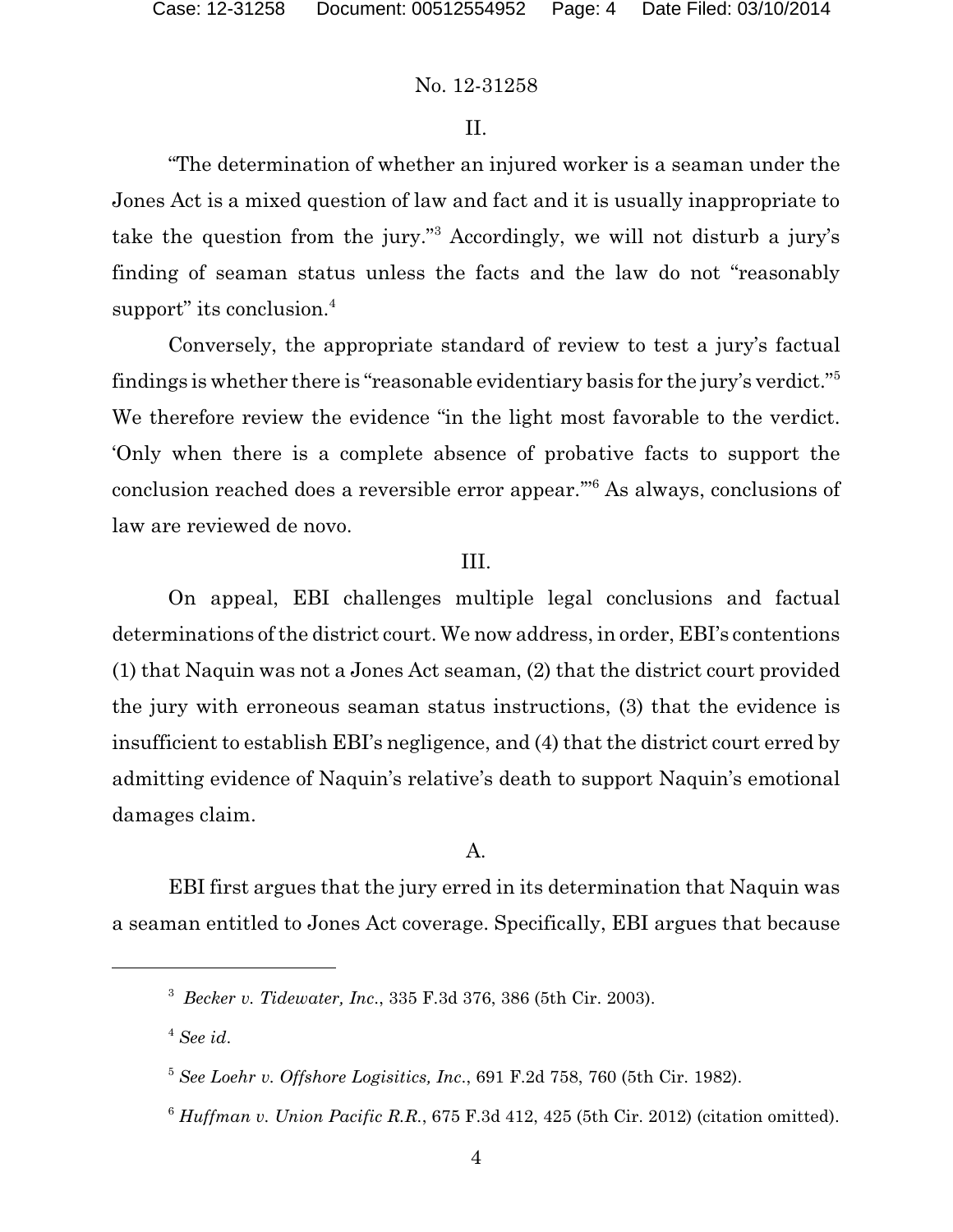Naquin is a land-based ship-repairman, he is not connected to vessels in navigation and cannot qualify as a seaman.

In support of its argument that Naquin is not a seaman, EBI primarily argues that Naquin is a land-based repairman who performs classic land-based harbor worker duties. As EBI points out, the Jones Act's land-based worker counterpart, the Longshore and Harbor Worker's Compensation Act ("LHWCA") expressly identifies "ship repairm[e]n" as subject to its coverage.<sup>7</sup> Because the LHWCA and Jones Act are mutually exclusive compensation schemes, EBI argues, Naquin's coverage under the LHWCA precludes his coverage under the Jones Act.

A few years ago we agreed with EBI's position.<sup>8</sup> However, the Supreme Court rejected this position and overruled our decision in *Pizzotolo* in *Southwest* Marine, Inc. v. Gizoni.<sup>9</sup> There, the Court clarified that the Jones Act covers any worker who qualifies as a "seaman," without regard to whether a worker may also qualify for coverage under the LHWCA.<sup>10</sup> This is true even in the case where a worker's job is specifically identified for coverage under the LHWCA.<sup>11</sup> Thus, the fact that Naquin performed ship repair duties (identified as covered by the LHWCA) cannot distract us from the threshold inquiry: whether Naquin first qualifies as a seaman. $^{12}$ 

<sup>10</sup> *See id*.

<sup>11</sup> *See In re Endeavor Marine Inc*., 234 F.3d 287, 291 (5th Cir. 2000).

<sup>12</sup> *See id.* ("[E]ven a ship repairman (which is traditional longshoreman work and is one ofthe enumerated occupations under the LHWCA) may qualify for seaman status if he has the requisite employment-related connection to the vessel.").

<sup>7</sup> *See* 33 U.S.C. § 902(3).

<sup>8</sup> *See Pizzitolo v. Electro-Coal Transfer Corp.*, 812 F.2d 977, 982–84 (5th Cir. 1987).

<sup>&</sup>lt;sup>9</sup> 502 U.S. 81, 87–88 (1991).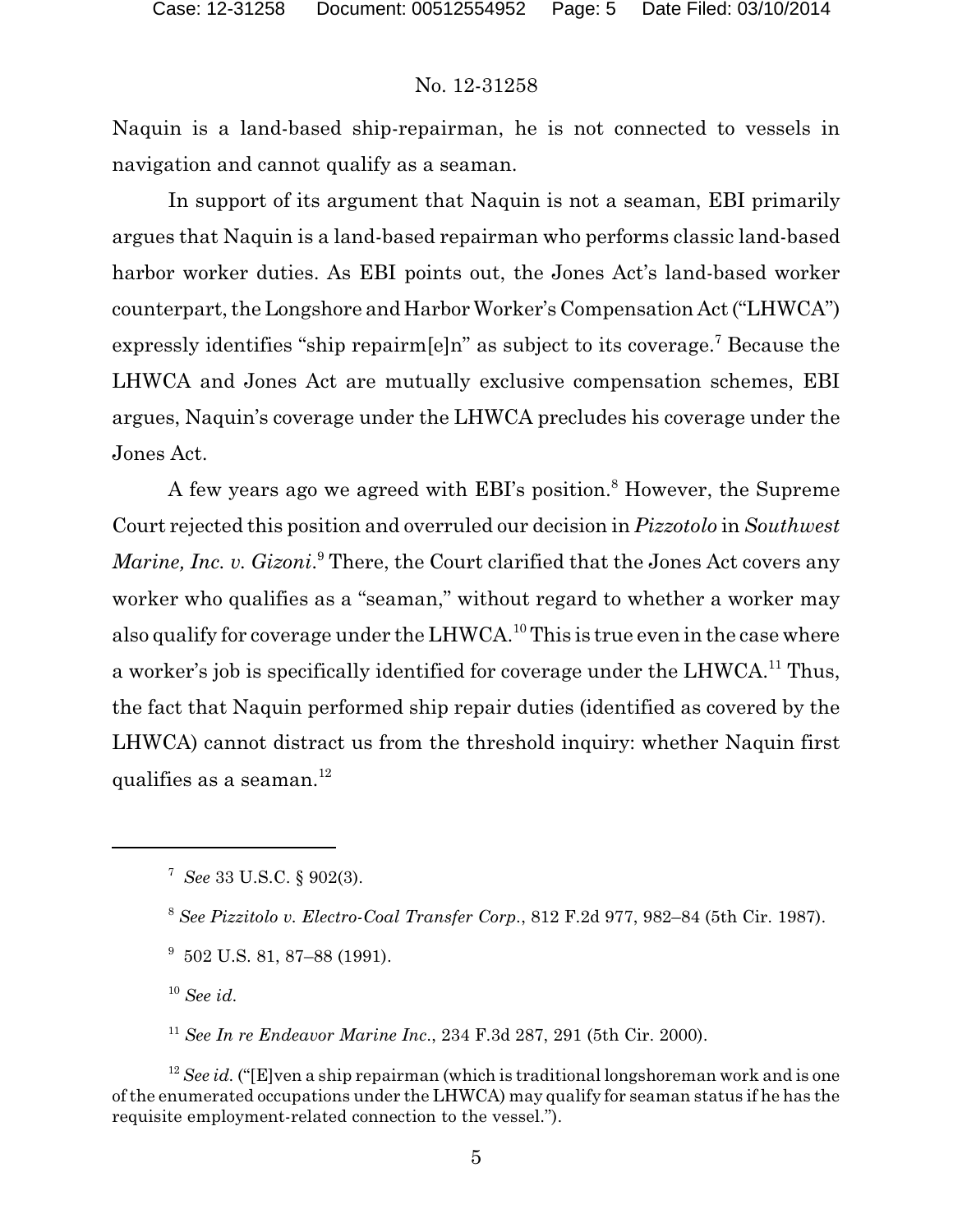Though the Jones Act does not define "seaman," Congress has elsewhere defined it as the "master or member of a crew of any vessel."<sup>13</sup> To determine if a worker is a seaman or member of a vessel's crew, the Supreme Court has established a two-prong test: "First, 'an employee's duties must contribute to the function of the vessel or to the accomplishment of its mission.' Second, 'a seaman must have a connection to a vessel in navigation (or to an identifiable group of such vessels) that is substantial in terms of both duration and nature."<sup>14</sup> Importantly, an individual can still qualify for seaman status even if he divides his time among multiple vessels under common ownership or control.<sup>15</sup> The relevant question is whether, in the course of his current job, he substantially contributes to the vessels'functions and maintains a substantial connection with the fleet. $16$ 

"[S]atisfying the first prong of the [seaman] test is relatively easy: the claimant need only show that he does the ship's work."<sup>17</sup> Under this standard, there can be little doubt that Naquin did the ship's work and contributed to the function of EBI's vessels. As EBI concedes, Naquin spent the majority of his time repairing, cleaning, painting, and maintaining the 26–30 lift-boat vessels that EBI operated out of the Houma shipyard. Moreover, the remainder of Naquin's hours aboard EBI lift-boats was spent operating the marine crane and securing

<sup>13</sup> *See Chandris v. Latsis*, 515 U.S. 347, 355–56 (1995); 33 U.S.C. § 902(3)(G).

<sup>14</sup> *Becker*, 335 F.3d at 387 (quoting *Chandris*, 515 U.S. at 368).

<sup>15</sup> *See Harbor Tug & Barge Co. v. Papai*, 520 U.S. 548, 558 (1997).

<sup>16</sup> *See id.; Bertrand v. Int'l Mooring & Marine, Inc*., 700 F.2d 240, 245–46 (5th Cir. 1983).

<sup>&</sup>lt;sup>17</sup> *Becker*, 335 F.3d at 387–88 (internal quotation marks and citation omitted).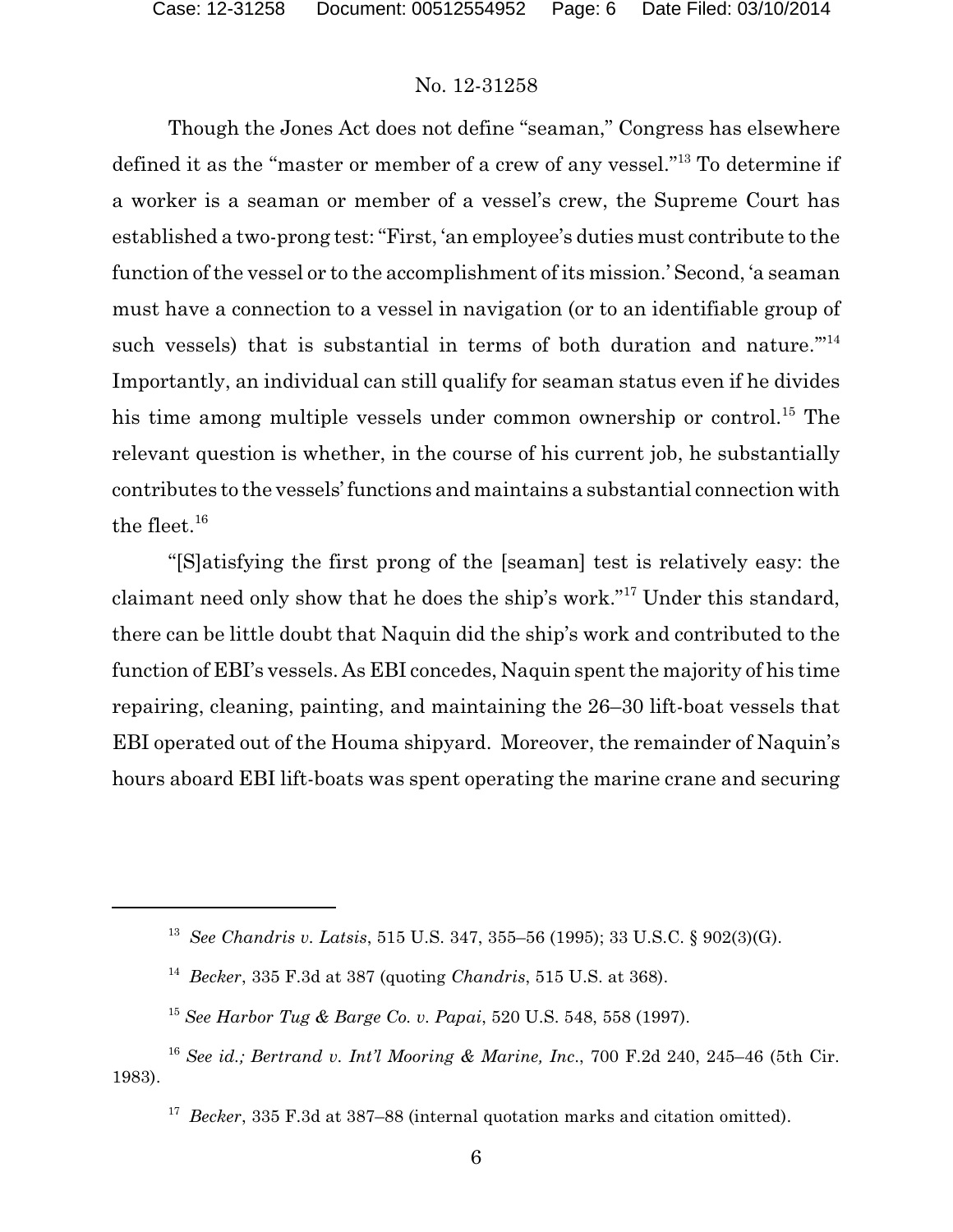the deck for voyage. Equipment operators and mechanics performing such tasks are necessary to the function and operation of any vessel.<sup>18</sup>

Turning to the second prong of the seaman test, Naquin is only eligible for Jones Act coverage if his connection to the EBI lift-boat fleet is "substantial in terms of both duration and nature."<sup>19</sup> As the Supreme Court has explained, the fundamental purpose of the substantial connection requirement is "to separate the sea-based maritime employees who are entitled to Jones Act protection from those land-based workers who have only a transitory or sporadic connection to a vessel in navigation, and therefore whose employment does not regularly expose them to the perils of the sea."<sup>20</sup> Thus, a worker seeking seaman status must separately demonstrate that his connection to a vessel or fleet of vessels is, temporally, more than fleeting, and, substantively, more than incidental. $21$ These inquiries are not always distinct, but are interrelated elements of the same substantial connection requirement.<sup>22</sup>

Weighing in on the durational aspect of the vessel-connection requirement, the Supreme Court has endorsed this Court's general rule of thumb:"A worker who spends less than about 30 percent of his time in the service of a vessel in

<sup>18</sup> *See, e.g., id.* at 388. *See also Endeavor Marine Inc*., 234 F.3d at 291 (finding barge crane operator to be a seaman, because "even a ship repairman (which is traditional longshoreman work and is one of the enumerated occupations under the LHWCA) may qualify for seaman status if he has the requisite employment-related connection to the vessel."); *Boatel, Inc. v. Delamore*, 379 F.2d 850, 853–54, 859 (5th Cir. 1967) (finding diesel "motorman" to be a seaman); *and Braniff v. Jackson Ave.-Gretna Ferry, Inc*., 280 F.2d 523 (5th Cir. 1960) (finding ferry's maintenance superintendent to be a seaman).

<sup>19</sup> *See Chandris*, 515 U.S. at 368.

<sup>20</sup> *Id*.

<sup>21</sup> *See id*. at 369–71.

<sup>22</sup> *See id*.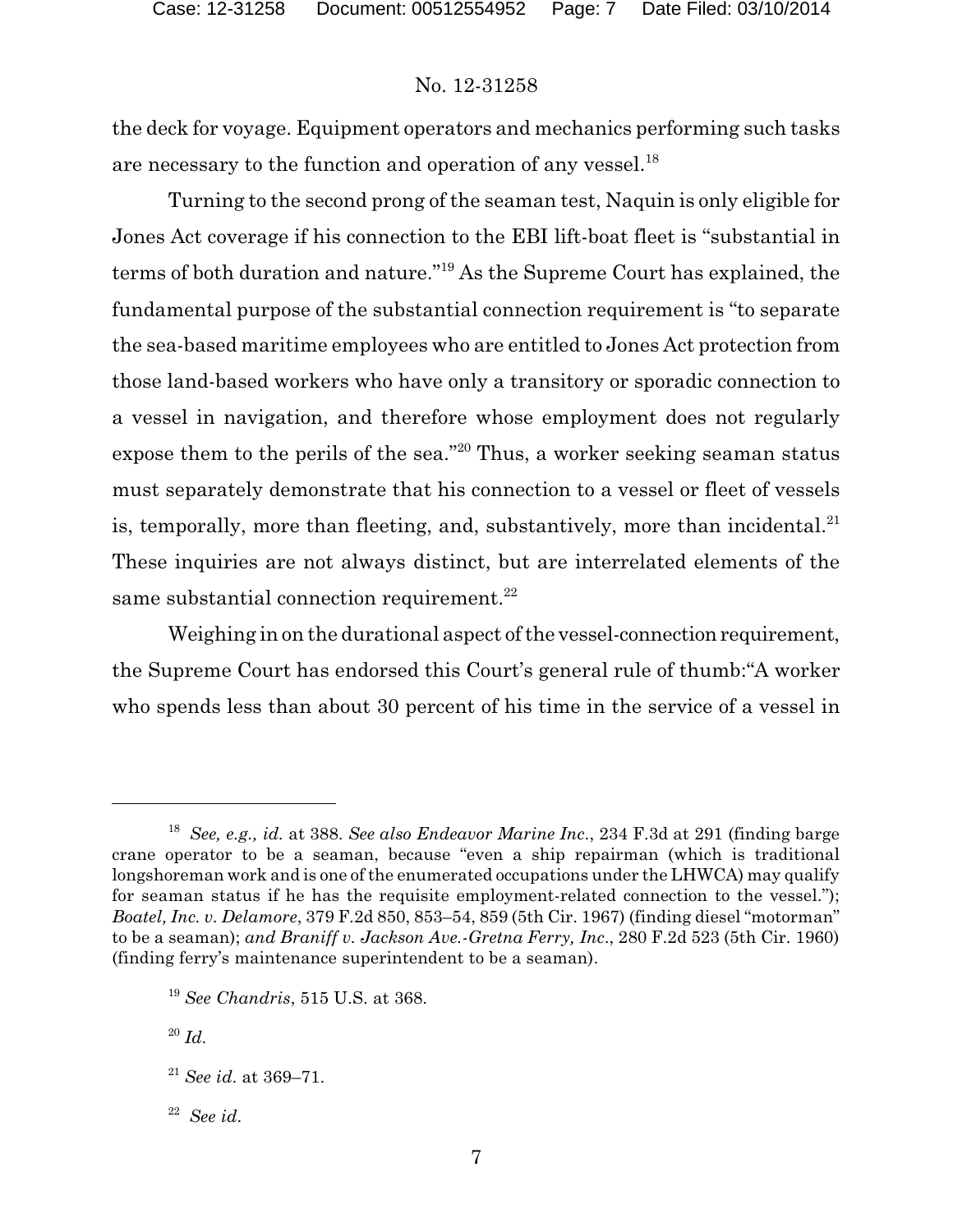navigation should not qualify as a seaman under the Jones Act."<sup>23</sup> "Indeed, application of the 30 percent test is the very means by which a substantial temporal connection is determined, regardless whether a single vessel or group of vessels is at issue."<sup>24</sup> In the instant case, Naquin spent approximately 70 percent of his time repairing and operating cranes and other equipment on EBI's fleet of lift-boats. The evidence therefore clearly supported the jury's implicit finding that Naquin had a connection to the EBI fleet that was substantial in terms of duration.<sup>25</sup>

Although vessel repair is classic seaman's work, EBI argues that Naquin does not qualify as a seaman because his duties do not "regularly expose[ him] to the perils of the sea."<sup>26</sup> The purpose of this requirement is to distinguish between land-based workers who do not face maritime dangers and the seabased workers who do face those dangers. $27$ 

To support its argument that Naquin was not sufficiently exposed to maritime perils to merit seaman status, EBI emphasizes that Naquin was rarely required to spend the night aboard a vessel, that the vessels he worked upon were ordinarily docked, and that he almost never ventured beyond the immediate canal area or onto the open sea. However, courts have consistently rejected the categorical assertion that workers who spend their time aboard vessels near the shore do not face maritime perils. While these near-shore workers may face fewer risks, they still remain exposed to the perils of a

<sup>26</sup> *See id*. at 292.

<sup>27</sup> *See Papai*, 520 U.S. at 560.

<sup>23</sup> *See id*. at 371.

<sup>24</sup> *Roberts v. Cardinal Servs., Inc.*, 266 F.3d 368, 376 (5th Cir. 2011).

<sup>25</sup> *See Endeavor Marine*, 234 F.3d at 291.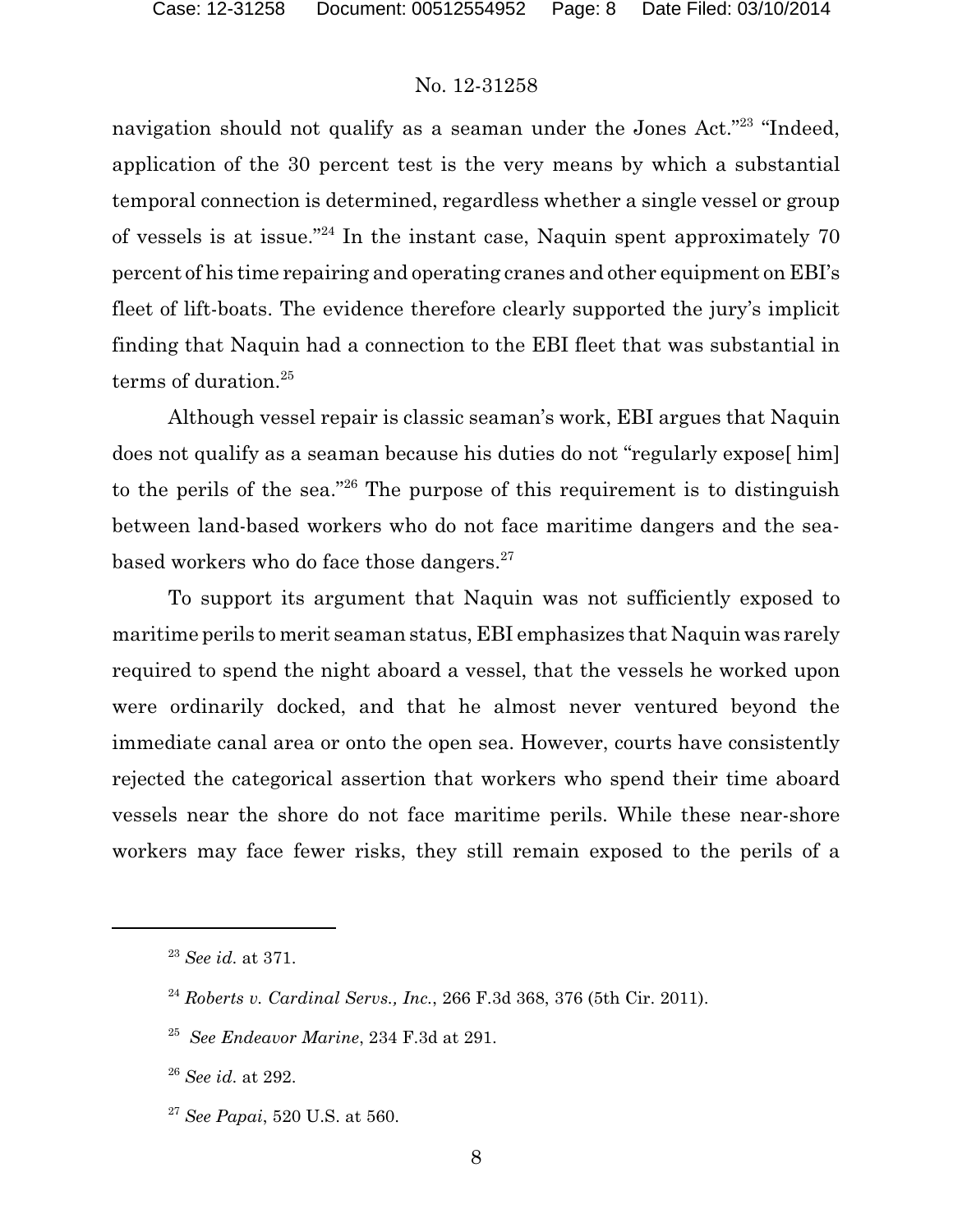maritime work environment.<sup>28</sup> As the Supreme Court explained in *Stewart v*. *Dutra*:

[I]t seems a stretch of the imagination to class the deck hands of a mud dredge in the quiet waters of a Potomac creek with the bold and skillful mariners who breast the angry waves of the Atlantic; but such and so far-reaching are the principles which underlie the jurisdiction of the courts of admiralty that they adapt themselves to all the new kinds of property and new sets of operatives and new conditions which are brought into existence in the progress of the world.<sup>29</sup>

This court's decision in *Endeavor Marine* is particularly instructive.There, we considered whether a derrick barge crane operator had the requisite connection to a vessel that was substantial in terms of nature. $30$  The crane operator worked exclusively on a stationary crane barge used to load and unload cargo at a Mississippi River dock facility.<sup>31</sup> He was rarely required to board a moving vessel and he never traveled beyond the immediate dock area.<sup>32</sup> Moreover, his primary job was to operate the crane on the barge and to repair and maintain the equipment on the barge. $33$  The district court found the employee's connection to the barge was not substantial in nature because "it did not take him to sea. His work brought him aboard the barge only after the vessel

32 *Id*.

<sup>28</sup> *See Stewart v. Dutra Constr. Co.*, 543 U.S. 481, 497 (2005); *Endeavor Marine*, 234 F.3d at 291. *See also Grab v. Boh Bros. Constr. Co., L.L.C.*, 506 F. App'x 271, 276 (5th Cir. 2013) (unpublished) ("[T]he fact that [the injured employee] returned home daily did not remove him from his exposure to cognizable dangers of the sea.").

<sup>29</sup> 543 U.S. at 497 (internal citation omitted).

<sup>30</sup> 234 F.3d 287.

<sup>31</sup> *Id*. at 289.

<sup>33</sup> *Id*. at 292 n.4.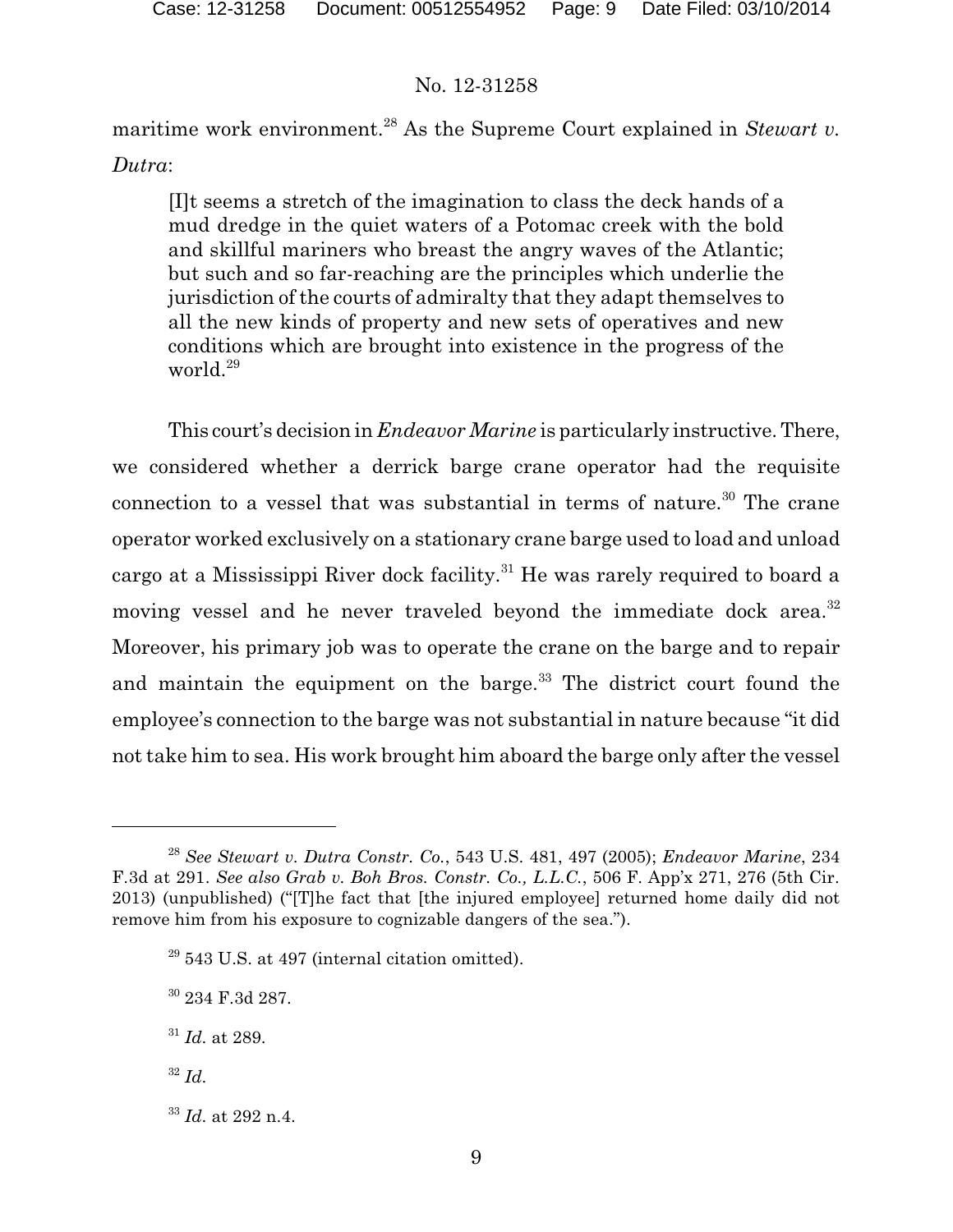was moored or in the process of mooring."<sup>34</sup> We reversed. Despite the fact that the crane operator was not literally "taken to sea" and did not face some of the maritime dangers faced by seamen on moving vessels in the open sea, we still concluded that he was regularly exposed to the perils of the sea and qualified as a seaman. $35$ 

We see no basis to distinguish *Endeavor Marine* from the instant case.<sup>36</sup> Like the crane operator in that case, Naquin's primary job duties were performed doing the ship's work on vessels docked or at anchor in navigable water. In doing this work, Naquin faced precisely the same type and degree of maritime perils faced by the port-bound derrick barge crane operator in *Endeavor Marine*. Additionally, we have dozens of cases finding oilfield workers and other "brown-water" workers on drilling barges and other vessels qualified as seamen even though they spent all their work time on these vessels submerged in quiet inland canals and waterways.<sup>37</sup> Accordingly, we conclude

34 *Id.* at 291.

35 *Id*. at 292.

<sup>36</sup> In *Endeavor Marine* the employee suffered his injury while working aboard a vessel, whereas Naquin was injured as he performed land-based duties. This distinction is not relevant to our analysis of whether Naquin qualifies as a Jones Act seaman because that inquiry is status-based, and does not focus solely upon the employee's activity at the time of the injury. *See Chandris*, 515 U.S. at 361 ("It is therefore well settled . . . that the Jones Act inquiry is fundamentally status based: Land-based maritime workers do not become seamen because they happen to be working on board a vessel when they are injured, and seamen do not lose Jones Act protection when the course of their service to a vessel [or group of vessels] takes them ashore.").

<sup>37</sup> *See, e.g., Producers Drilling Co. v. Gray,* 361 F.2d 432 (5th Cir. 1966) (employee performed maintenance work on submersible drilling barge in a navigable canal); *Colomb v. Texaco, Inc.*, 736 F.2d 218 (5th Cir. 1984) (employee worked aboard inland submersible barge at the end of a canal off inland waters which were eight feet deep); *Landry v. Amoco Production Co.*, 595 F.2d 1070 (5th Cir. 1979) (employee was a roustabout who worked aboard barges in inland waters and marshes); *Grab v. Boh Bros. Const. Co., LLC*, 506 F. App'x 271 (5th Cir. 2013) (per curiam) (unpublished) (employees worked aboard a crane barge in Lake Ponchartrain.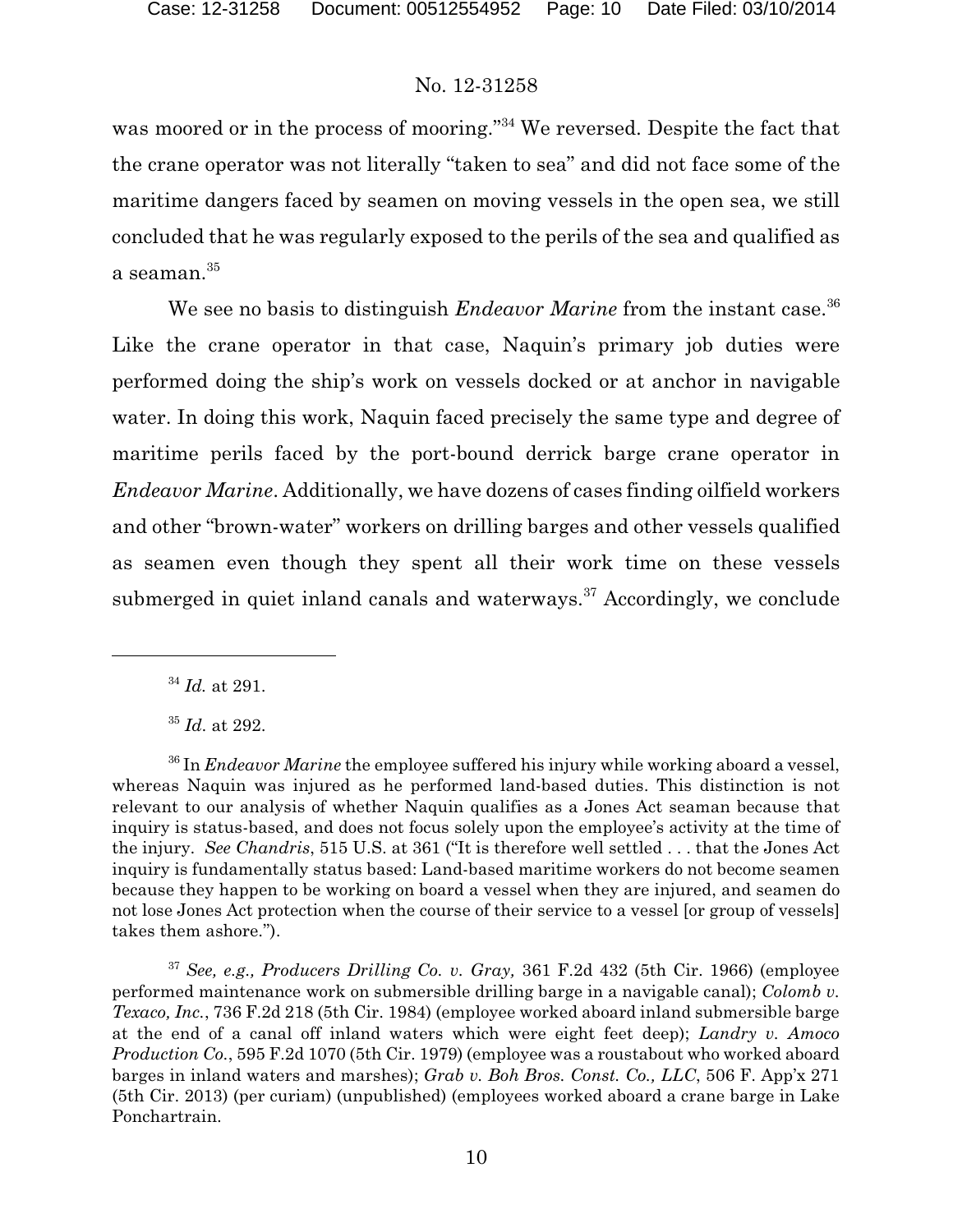that Naquin's connection to the EBI vessel fleet was substantial in terms of nature.

The record demonstrates that Naquin contributes to the function of a discrete fleet of vessels and has a connection with the fleet that is substantial in terms of both duration and nature. We therefore hold that the evidence supports the jury's finding that Naquin is a seaman.<sup>38</sup>

#### B.

EBI next argues that the district court abused its discretion by erroneously instructing the jury on the issue of seaman status. We apply a two-part test in considering a challenge to the district court's jury instructions: (1) First, the party challenging the instructions must "demonstrate that the charge as a whole creates substantial and ineradicable doubt whether the jury has been properly guided in its deliberations; and (2) Second, even where a jury instruction was erroneous, "we will not reverse if we determine, based upon the entire record, that the challenged instruction could not have affected the outcome of the case."<sup>39</sup> EBI levels a very specific complaint against the district court's instruction: That the district court erred by presenting the two prongs of the seaman test in reverse order, by "garbling" the separate requirements of the test, and failing to emphasize that a seaman's connection to vessels must be substantial in terms of *nature*.

In the instant case, the district court charged the jury as follows:

Under the governing law the plaintiff is a seaman if he proves by a preponderance of the evidence the following: A, or first, that he has a connection to a vessel in navigation, or to an identifiable group of

<sup>38</sup> Because the jury's seaman status finding was supported by the evidence, it follows that the district court did not err in denying EBI's motions for summary judgment, judgment as a matter of law, or a new trial. *See* FED. R. CIV. PROC. 56(a).

<sup>39</sup> *Navigant Consulting, Inc. v. Wilkinson*, 508 F.3d 277, 293 (5th Cir. 2007) (internal citation omitted).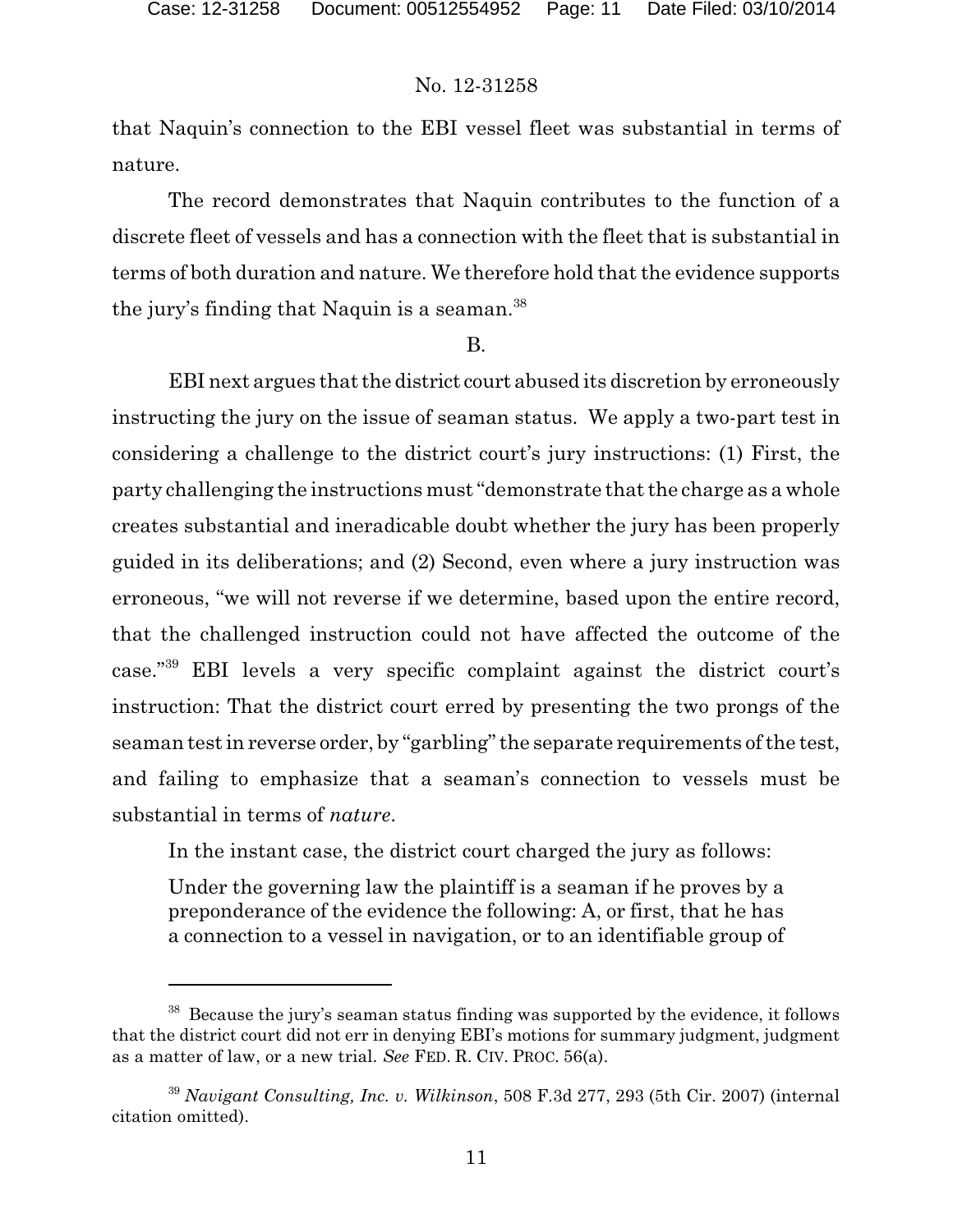vessels, that is substantial in terms of both its duration and nature, and secondly that his duty contributed to the function of a vessel or identifiable group of vessels, or to the accomplishment of its mission.

Despite a reversal of the test's normal organization, the above instruction is wholly consistent with our own articulation of the seaman test.<sup>40</sup> After reviewing the relevant jury charge in its entirety, we do not agree that the charge was confusing or misleading. Quite the opposite, a careful review of the district court's explanation reveals a careful attempt to explain a difficult-todefine concept to a jury of laymen. The court's explanation points out that Naquin's connection to the EBI fleet is only substantial if it was "an actual, regular connection"; that the connection must be "more than a temporary or occasional connection"; and that the jury should "focus on the nature and location of [Naquin's] work." In fact, the court's instruction mirrors the Supreme Court's explanation of the seaman status test in *Chandris v. Latsis*. 41

Because the district court's seaman status instruction was clear and consistent with the usual articulation, we conclude that the district court did not err in its instruction on the issue of seaman status.

## $\overline{C}$ .

EBI next argues that the evidence is insufficient to support the jury's finding of negligence. Specifically, EBI contends that it cannot be negligent because there is no evidence indicating that EBI caused or could have foreseen the accident.

The law of employer negligence is clear: Every employer has a duty to provide its employees with a reasonably safe work environment and work

<sup>40</sup> *See, e.g.*, *Becker*, 335 F.3d at 387–88.

 $41$  515 U.S. at 370–71.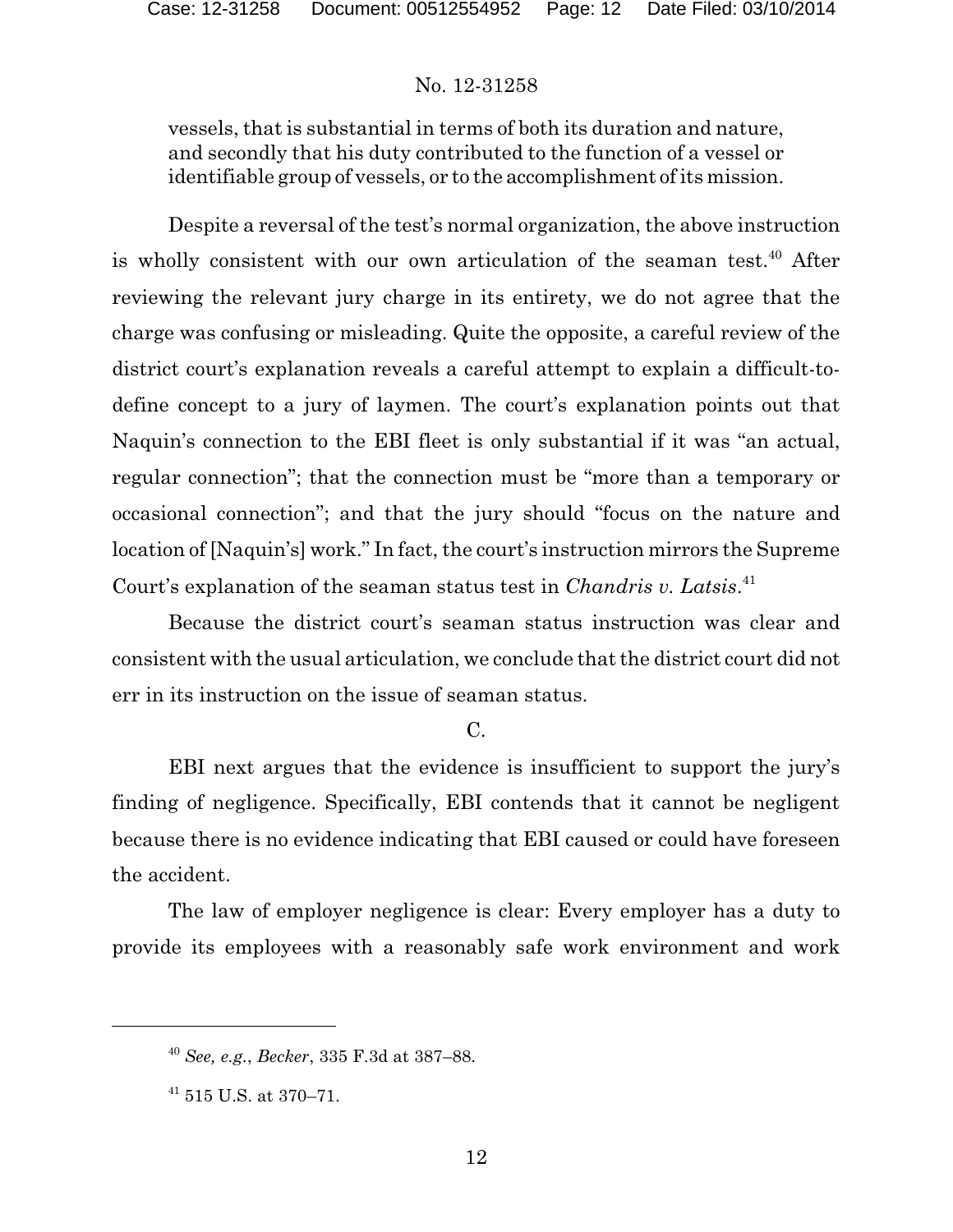equipment.<sup>42</sup> Because EBI designed, constructed, operated, and maintained the defective LC-400 crane which injured Naquin, EBI is liable if its negligent performance of any of those activities caused Naquin's injuries.

In this case, the testimony at trial established that the crane, which was manufactured by EBI, fell when the weld which bound the crane to its base failed. EBI's witness testified that the test block being moved by the crane was well within the rated capacity of the LC-400 crane. Although Naquin was unable to prove precisely why the weld failed, it is undisputed that EBI was the party who was responsible for the design of the crane and the integrity of the weld and who could have implemented more stringent weld safety standards. Relying upon this circumstantial evidence, the jury determined that EBI was negligent.

On appeal, EBI argues that the exclusive reliance upon circumstantial evidence in this case is essentially a dependence on the doctrine of *res ipsa loquitur*. <sup>43</sup> Because *res ipsa* was never specifically pled or asserted, EBI argues, the argument has been waived and Naquin cannot rely exclusively on the fact that EBI was responsible for the weld to establish its negligence.

This court considered this precise argument on nearly identical facts in *Watz v. Zapata Off-Shore Co*. <sup>44</sup> Sitting in admiralty, the *Watz* court considered whether a chain manufacturer had been negligent when a defective weld in the chain caused it to snap, injuring a shipyard worker below.<sup>45</sup> At a bench trial, the district court inferred from the defective weld that chain manufacturer was

<sup>42</sup> *See Strong v. B.P. Exploration & Prod., Inc*., 440 F.3d 665, 669 (5th Cir. 2006).

<sup>43</sup> Under *res ipsa loquitur*, a jury is permitted to infer negligence on the part of the one who exercised control over an item where that item has caused the damage and other plausible explanations have been reasonably ruled out. *See Brown v. Olin Chem. Corp*., 231 F.3d 197 (5th Cir. 2000).

<sup>44</sup> 431 F.2d 100 (5th Cir. 1970).

<sup>45</sup> *Id*. at 103.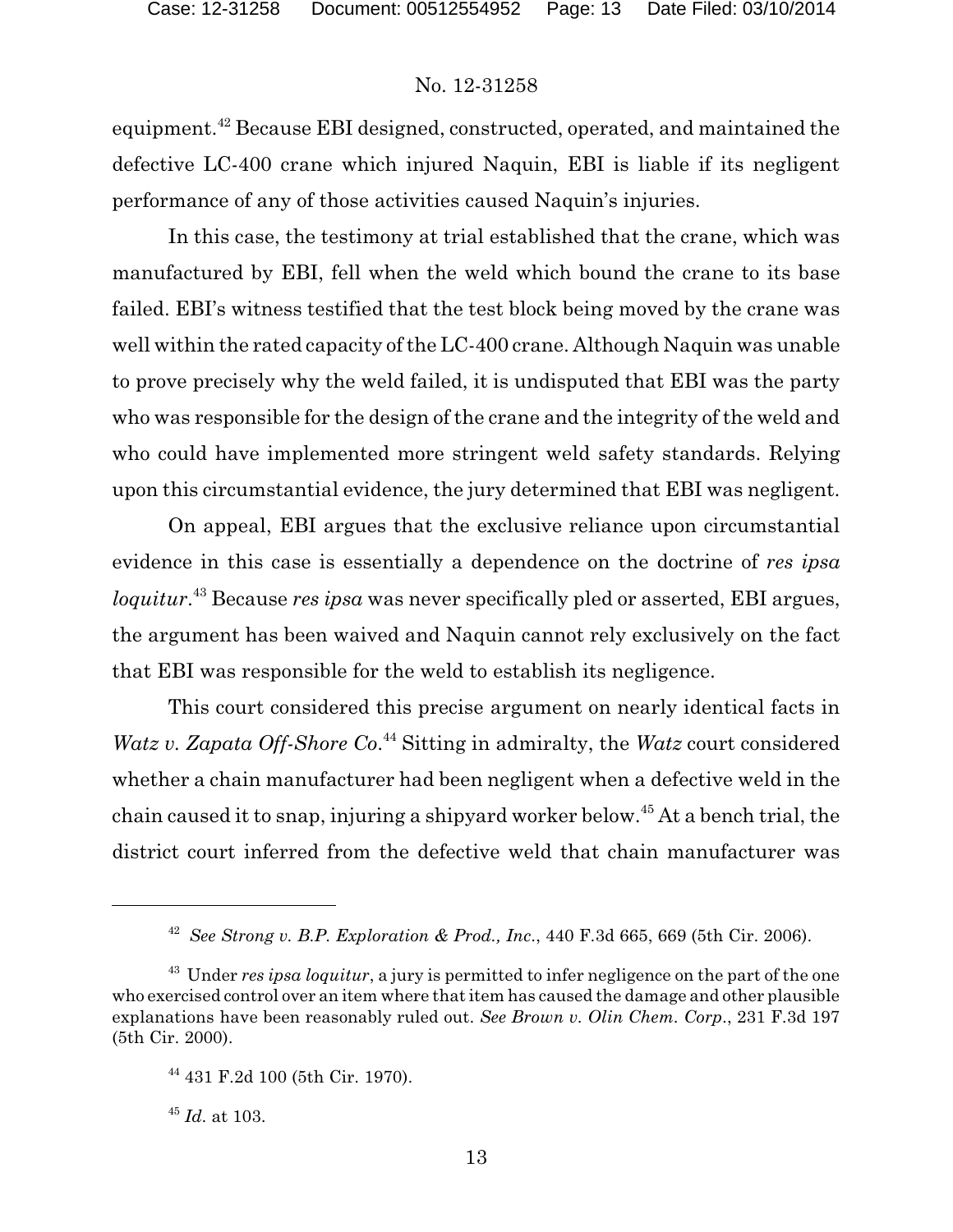negligent.<sup>46</sup> On appeal to this court, the chain manufacturer argued that the district court could not rely on what amounted to a theory of *res ipsa* when no such theory had been pled. $47$  However, we rejected the chain manufacturer's contention, stating:

Certainly [the plaintiff] bore the burden of proof to show Campbell's [(the chain manufacturer)] negligence. But once it was proved that a defective weld had occurred during the manufacture of the chain by Campbell, we believe that the district court sitting as a finder of fact could reasonably infer negligence from that circumstantial evidence. Campbell objects that the pleadings and evidence did not specifically raise the doctrine of *res ipsa loquitur* and the district court did not refer to it. The evidence credibly established that responsible chain manufacturers attempt to avoid defective welds in the knowledge that they are dangerous. The finder of fact could reasonably infer that a defective weld would ordinarily not occur in the absence of negligence. We see no reason to invoke the Latin phrase here. We simply apply a rule of circumstantial evidence, not changing the burden of proof or casting presumptions against the defendant.<sup>48</sup>

There is no basis on which to distinguish this case from the holding of *Watz*. EBI was the only party responsible for welding the LC-400 crane to its base, a weld which was indisputably defective and the direct cause of Naquin's injuries. We therefore hold that this evidence, though circumstantial, is sufficient to support the jury's finding of negligence.

47 *Id*.

<sup>46</sup> *Id*. at 119.

<sup>&</sup>lt;sup>48</sup> Id. EBI points out that its practice was to hire a third party to inspect and test crane welds, but that the records documenting who had inspected the instant crane had been destroyed by Hurricane Katrina. However, this does not distinguish the instant case from *Watz*, where the chain manufacturer similarly insisted that it had conducted tests on the defective chain but had destroyed the documentation in the ordinary course of business.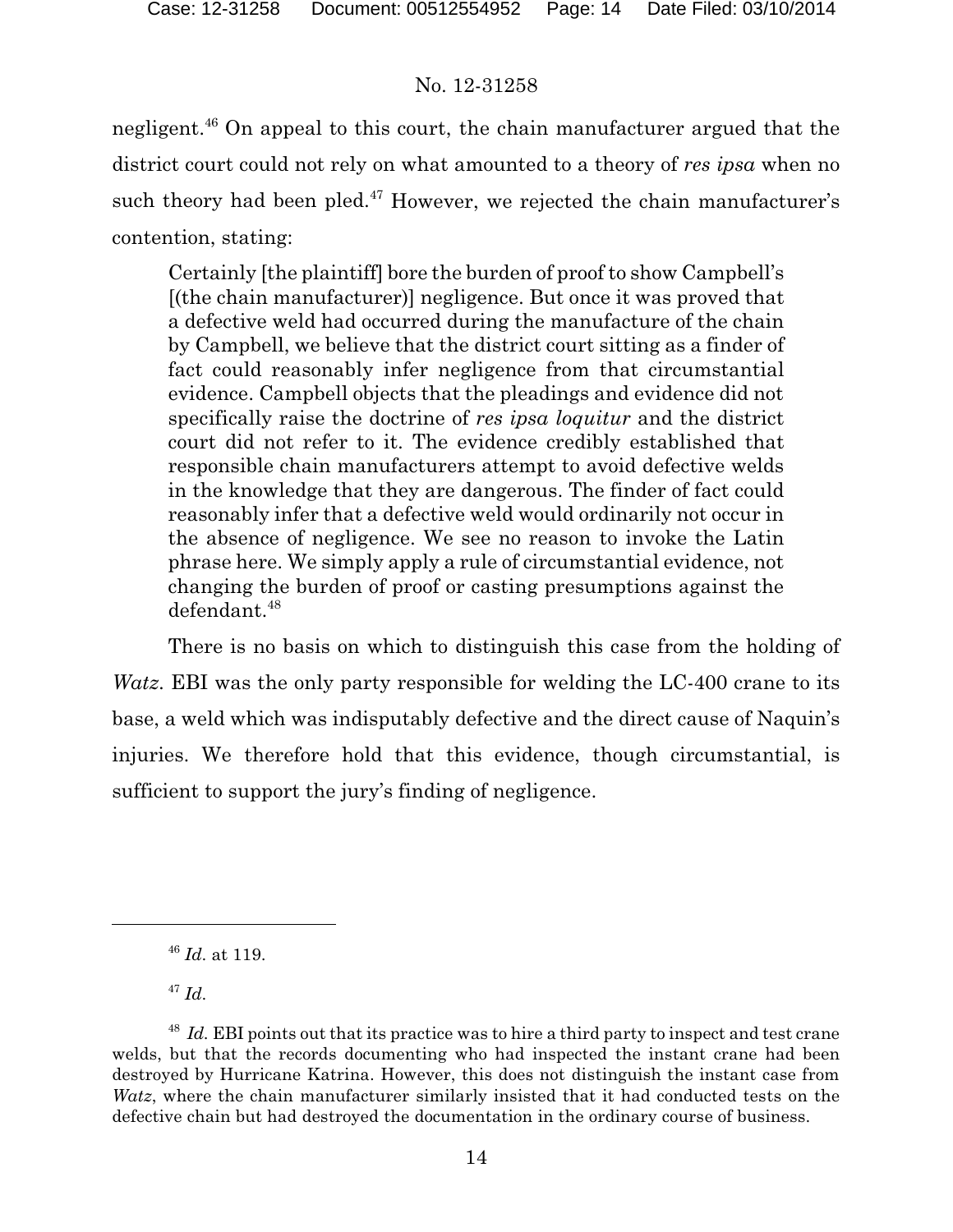#### D.

EBI next argues that the district court abused its discretion when it admitted evidence of the death of Naquin's cousin's husband ("the relative") because it found such evidence to be relevant to Naquin's claim for emotional damages. The relative was killed when the collapsing crane crushed part of the building in which he was working. Arguing that the relative's death was irrelevant to any of the issues at the trial, EBI filed a motion in limine to exclude any references to the death as prejudicial. The district court denied the motion, concluding that though potentially prejudicial, the evidence was relevant to Naquin's claims for emotional damages. At the trial, much of Naquin's claim for his emotional damages focused on his relative's death, and the jury ultimately awarded him \$1,000,000 for past and future emotional suffering.

Because the death of Naquin's relative is unquestionably irrelevant to the issues of seaman status and EBI negligence, the only issue to which it might have been relevant is Naquin's emotional damages. However, the Jones Act does not indiscriminately permit compensation for emotional damages resulting from the death of another person.

In *Consolidated Rail Corp. v. Gottshall*, 49 the Supreme Court was called upon to determine the extent to which an employer is liable for emotional damages under the Federal Employers' Liability Act ("FELA").<sup>50</sup> The negligence provision of FELA is expressly incorporated into the Jones Act. Specifically, the *Gottshall* Court considered whether an employee could recover for emotional distress from his employer after witnessing a co-worker die due to the employer's negligence.<sup>51</sup> Recognizing that the emotional harm caused by an accident is

<sup>&</sup>lt;sup>49</sup> 512 U.S. 532 (1994).

<sup>50</sup> 45 U.S.C. §§ 51–60.

<sup>51</sup> *Id*. at 536.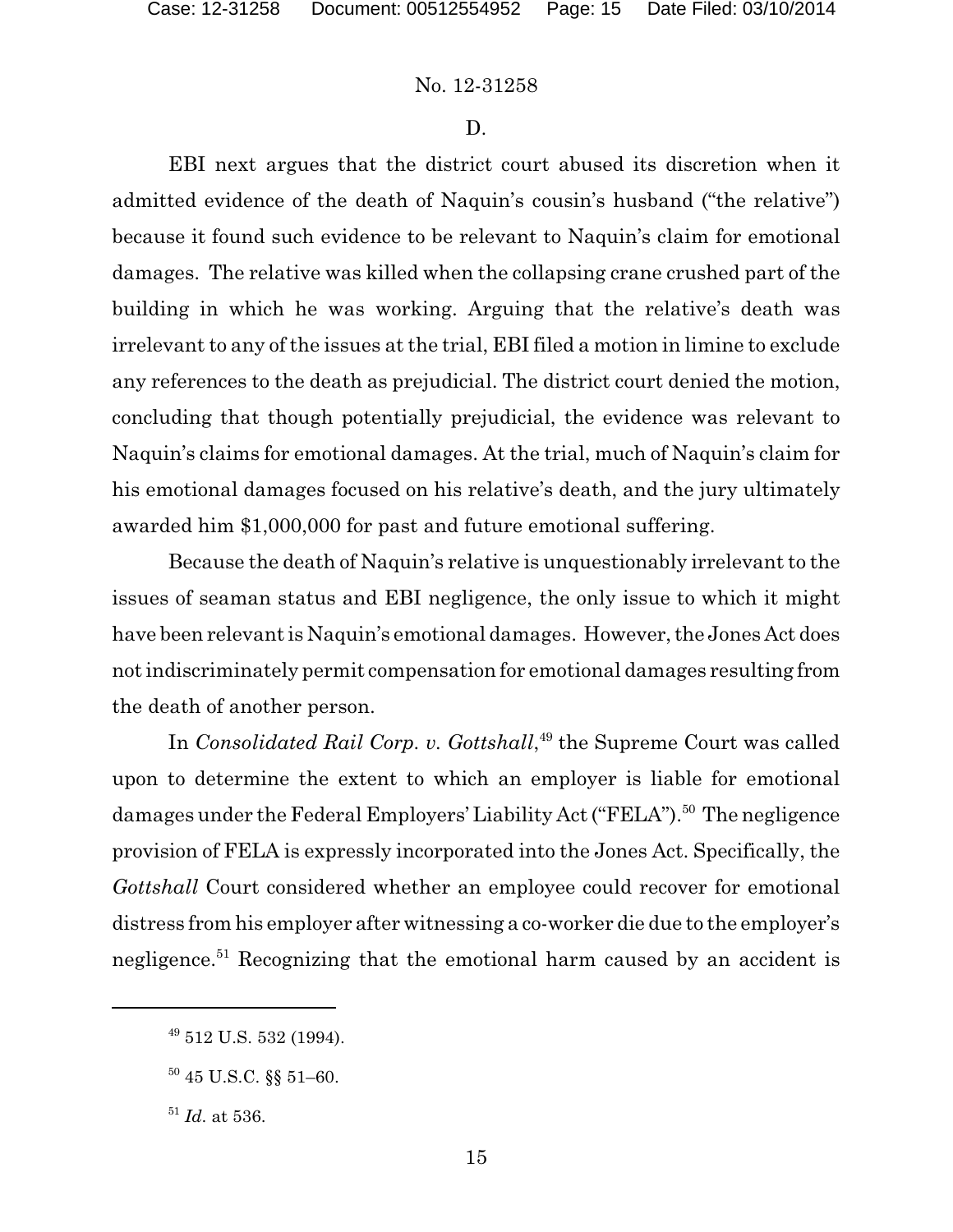potentially limitless, the Court observed the need for limits on those who can recover such damages.<sup>52</sup> The Court then surveyed the common law on the issue, identifying three major limiting tests for evaluating claims of negligent infliction of emotional distress: (1) the "physical impact" test, which only permits recovery for emotional damages if the plaintiff sustains a physical impact; (2) the "zone of danger" test, which permits recovery if the plaintiff was physically impacted *or* within the zone of potential impact; and (3) the "relative bystander" test, which extends recovery to those in the zone of danger as well as close relatives of a victim who are physically near and who observe the injury.<sup>53</sup> Concluding that "FELA's central focus [is] on physical perils," the Court also recognized that "a near miss may be as frightening as a direct hit."<sup>54</sup> Therefore, the Court reasoned, the appropriate test for awarding emotional damages under FELA—and by extension, the Jones Act—is whether the plaintiff was in the "zone of danger."<sup>55</sup>

Turning to the instant case, there is no question that Naquin was in the zone of danger and may therefore claim damages for his emotional harm. However, we are still left with the question of whether Naquin may assert a claim for emotional harm arising from the injury *to his relative*. In other words, Naquin contends that a Jones Act plaintiff, once physically injured and entitled to emotional damages, is entitled to the full spectrum of emotional damages, including those arising from an injury to someone else.

Despite the simplistic appeal of Naquin's argument, there is no caselaw or reasoning to support it. Instead, the Supreme Court's discussion of emotional

<sup>52</sup> *Id*. at 546.

<sup>53</sup> *Id*. at 547–49.

<sup>54</sup> *Id*. at 547, 555 (internal citation omitted).

<sup>55</sup> *See id*. at 555.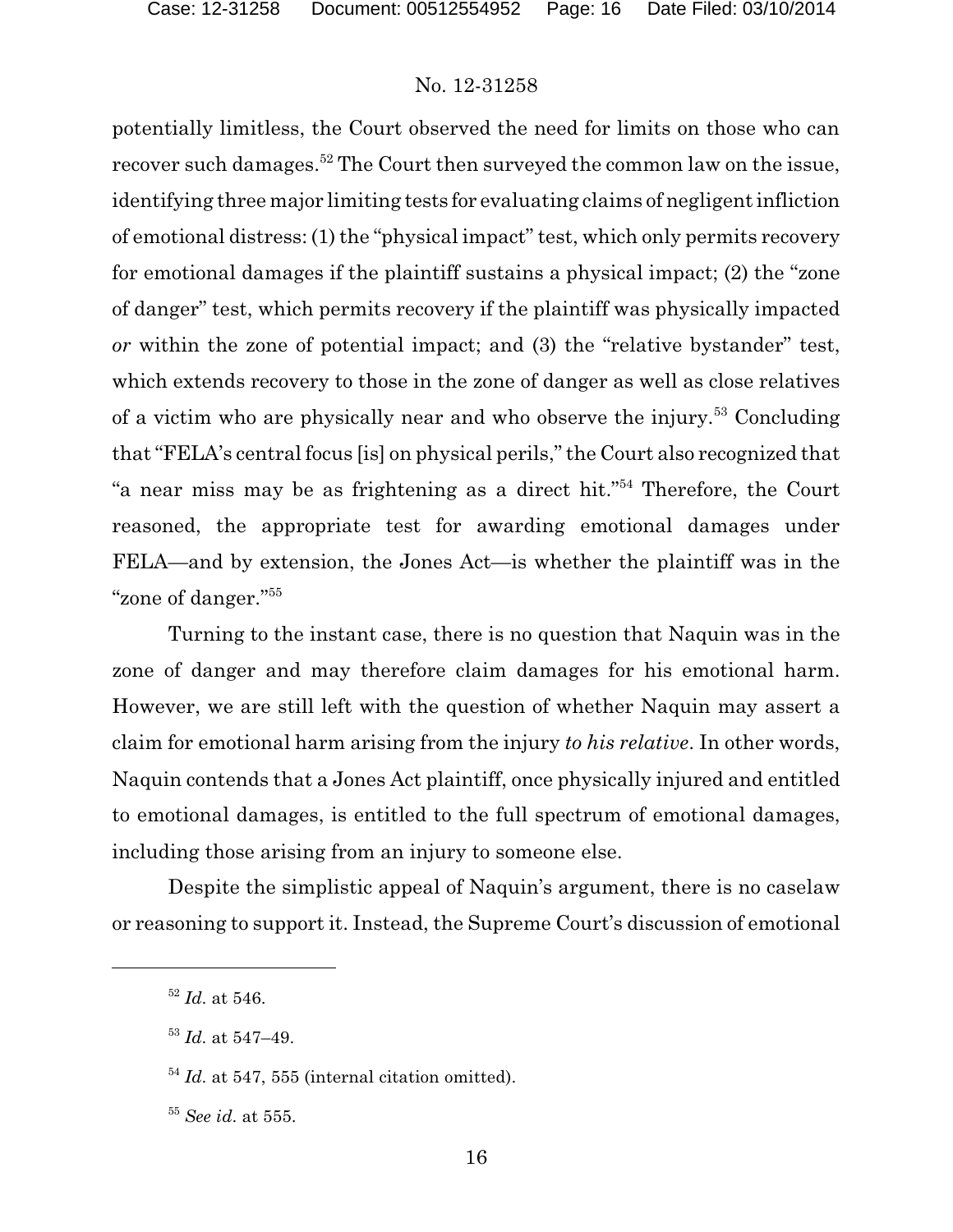damages in *Gottshall* emphasizes the limited scope of damages available to individuals within the zone of danger: the emotional harm suffered from being physically injured or the emotional harm suffered from *almost* being physically injured.<sup>56</sup> As described by the Supreme Court, the zone of danger test allows a Jones Act plaintiff "to recover for emotional injury caused by *fear of physical injury to himself*." <sup>57</sup> More tellingly, the *Gottshall* Court explicitly rejected the relative bystander test, which would have permitted certain relatives to recover for emotional damages caused by witnessing an injury to someone else.<sup>58</sup> As our own court has previously recognized, it would be a "major departure from the existing jurisprudence" to "allow recovery for injuries resulting not from physical trauma, or the fear of physical trauma, to the plaintiff but from witnessing a 'bad sight,' *i.e*., harm to another."<sup>59</sup>

Several other considerations bolster this conclusion. If multiple people witness an injury to someone else, it would be arbitrary to award emotional damages for seeing that person's injury only to those people who also happened to suffer an injury at the same time. Moreover, the Jones Act only extends an action to recover for the death of a seaman to his immediate family.<sup>60</sup> It would thus be inconsistent with the Jones Act's wrongful death provision to permit anyone else to recover for the negligent death of a coworker.

<sup>59</sup> *See Plaisance v. Texaco, Inc*., 966 F.2d 166, 169 (5th Cir. 1992) (en banc).

<sup>60</sup> *See* 45 U.S.C. § 51.

<sup>56</sup> *Id*. at 555–56.

<sup>&</sup>lt;sup>57</sup> Id. at 556 (emphasis added).

<sup>58</sup> Even if the Supreme Court had adopted the "relative bystander" test, that test ordinarily requires a relationship closer than that of victim's spouse's cousin. *See, e.g.*, LA.CIV. CODE art. 2315.6 (limiting bystander emotional damage claims to a spouse, child, grandchild, parent, sibling, or grandparent).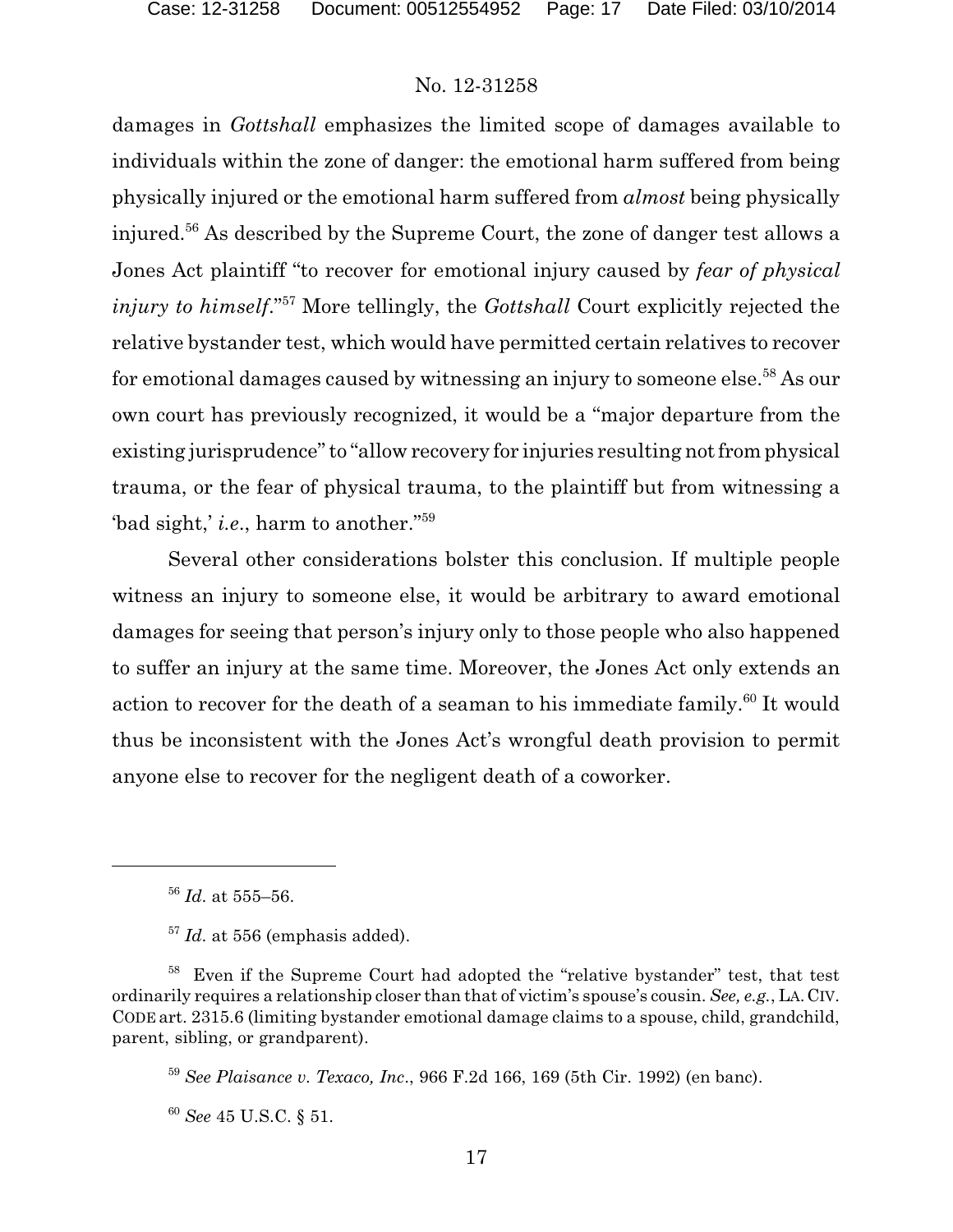This conclusion is also most consistent with this court's decision in *Gaston v. Flowers Transp*. 61 In that case, we rejected an emotional damage claim by a Jones Act plaintiff who watched his half-brother get crushed to death between two vessels.<sup>62</sup> Although the *Gaston* plaintiff had not been physically injured, we nonetheless distinguished between plaintiffs who suffer emotional harm from an event "directly affecting *him*" and plaintiffs who suffer harm from "witnessing the death of *another*."<sup>63</sup> We finally concluded, "whatever merit allowing recovery for purely emotional injury may have or may lack, we see none in allowing mere crewmen-bystanders to recover for witnessing the misfortune of another."<sup>64</sup>

The Supreme Court's decision in *Gottshall* and our own reasoning in similar cases compel us to conclude that emotional damages resulting purely from another person's injury, and not a fear of injury to one's self, are not compensable under the Jones Act. Such is the case even when the plaintiff has also been injured. To award damages for observing a "bad sight," even one which involves a family member, would contravene the zone of danger test's intent to compensate for physical dangers. Accordingly, we hold that Naquin's emotional damages arising from the death of his relative are not compensable under the Jones Act and the evidence regarding those damages should have been excluded from the trial.

Because we cannot discern to what extent Naquin's \$1,000,000 award for emotional suffering was based upon the non-compensable harm caused by the

<sup>61</sup> 866 F.2d 816 (5th Cir. 1989).

<sup>62</sup> *Id*. at 819–21.

<sup>63</sup> *Id*. at 819.

<sup>64</sup> *Id.* at 821. *See also Barker v. Hercules Offshore, Inc*., 713 F.3d 208, 225 (5th Cir. 2013) (finding that, because platform worker who was present when co-worker fell to his death was not "in immediate risk of physical harm," he was not entitled to emotional damages).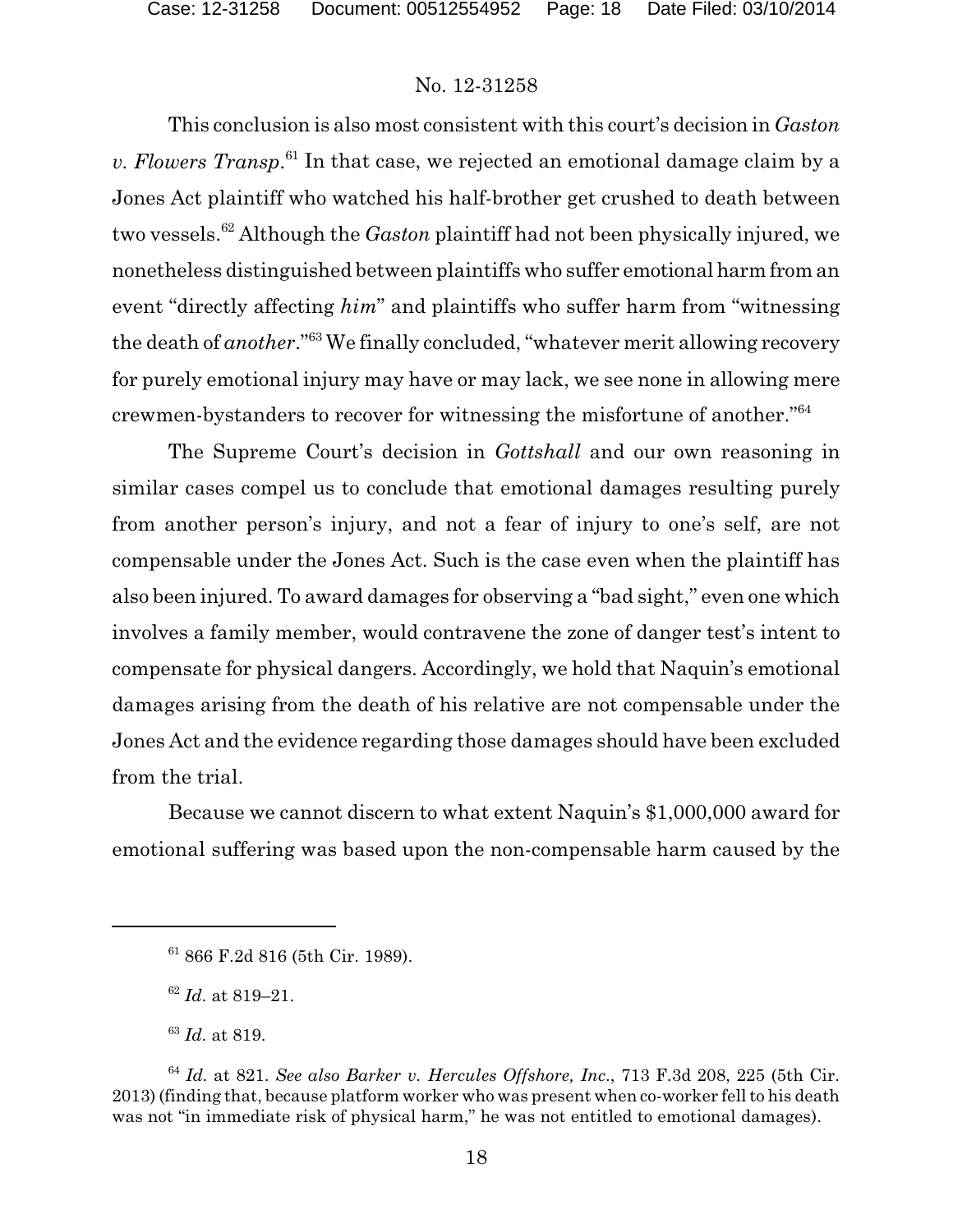relative's death, the emotional portion of his damages is tainted.<sup>65</sup> Moreover, most reported decisions do not distinguish between physical and emotional pain and suffering awards, $^{66}$  so we cannot utilize our usual comparative framework for evaluating the reasonableness of Naquin's *physical* damage award in isolation.<sup>67</sup> The record also reveals that counsel for Naquin in his closing argument leaned heavily on the emotional damages Naquin suffered as a result

<sup>66</sup> *See, e.g*., *Simeon v. T. Smith & Son, Inc*., 852 F.2d 1421, 1427 (5th Cir. 1988); *Bernard v. United States*, 794 F. Supp. 608, 611 (E.D. La. 1991); *Aucoin v. State through Dep't of Transp. and Dev.*, 712 So.2d 62 (La. 1998).

 $65$  EBI also complains that the jury erred by awarding mental anguish damages to Naquin for his depression despite the lack of corroborating medical testimony. "Any award for emotional injury greater than nominal damages must be supported by evidence of the character and severity of the injury to the plaintiff's emotional well-being." *Salinas v. O'Neill*, 286 F.3d 827, 830 (5th Cir. 2002). Nonetheless, we have also previously recognized our unwillingness to "hold that medical evidence or corroborating testimony is always required for an award of mental anguish damages." *See Migis v. Pearle Vision, Inc*., 135 F.3d 1041, 1046 (5th Cir. 1998). Instead, where a plaintiff's mental anguish testimony is corroborated by other witnesses, circumstances, and facts, we do not necessarily require expert medical testimony. *See id*. Although no expert testified concerning Naquin's depression, Naquin's own testimony regarding his mental anguish was supported by the testimony of his wife, his visits to doctors and social workers, and his prescription use of an anti-depressant drug following the accident.

 $67$  Under this circuit's "maximum recovery rule," we will uphold a jury award if there is a damage award in at least one "factually similar case from the relevant jurisdiction" that, when increased by 50%, equals or exceeds the challenged jury award. *See Moore v. M/V ANGELA*, 353 F.3d 376, 384 (5th Cir. 2003).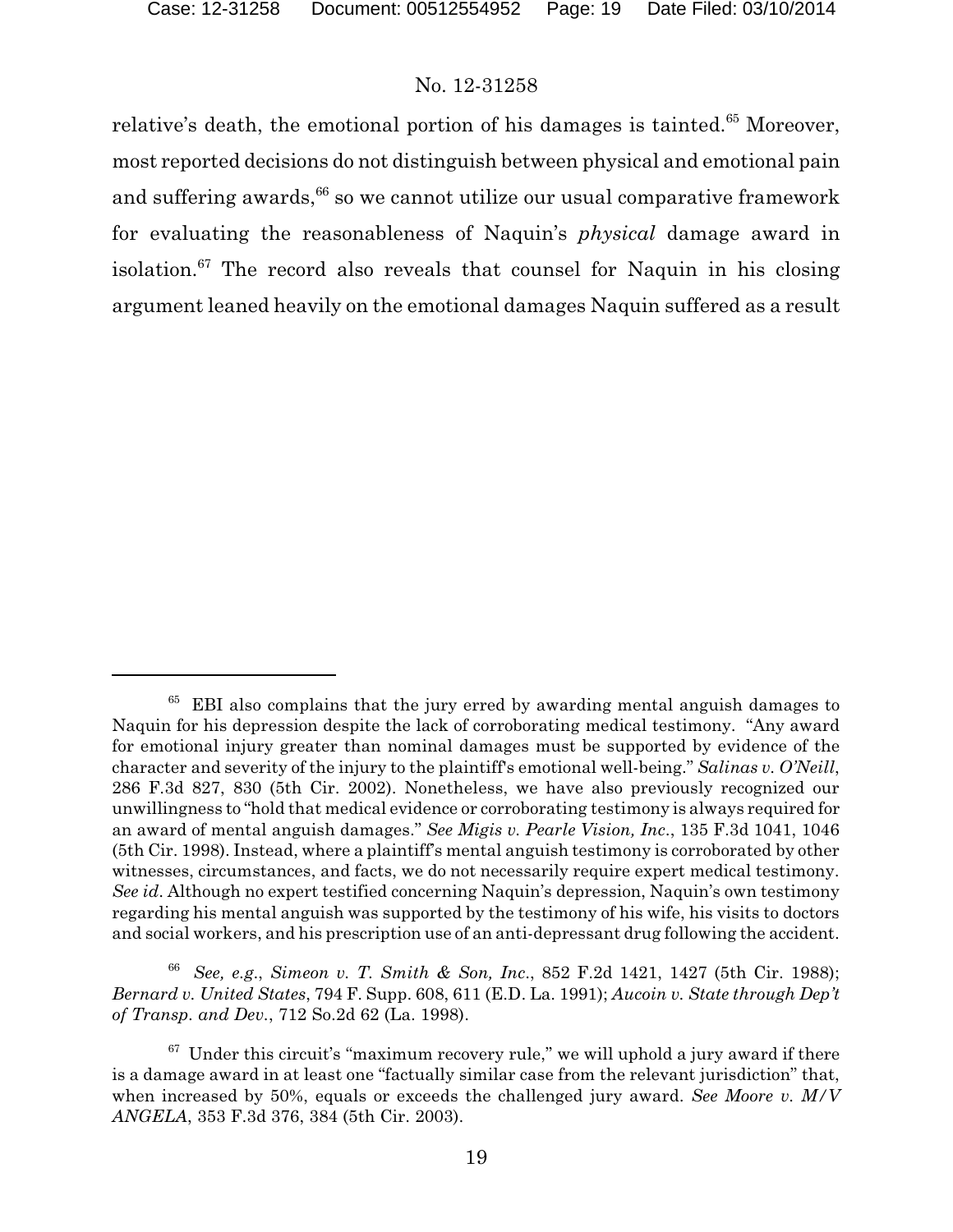of his relative's death.<sup>68</sup> Because Naquin's lost wages claim is also founded partially upon his non-compensable emotional injury, it too is tainted.<sup>69</sup>

Even putting these concerns aside, serious practical problems would be presented at trial if we were to save some elements of the damage award and retry only other elements of damage. "[W]here, as here, the jury's findings on questions relating to liability were based on sufficient evidence and made in accordance with law, it [i]s proper to order a new trial only as to damages."<sup>70</sup> We therefore retain the jury's liability finding but order a new trial on damages.<sup>71</sup>

 $69$  Naquin's claim for future lost wages stems solely from his inability to accept EBI's offer of sedentary work due to his continuing emotional distress. However, the lost wage consequences of Naquin's emotional distress are only compensable to the extent his distress is compensable. Because a substantial portion of his emotional damages are based upon noncompensable emotional distress arising from the death of his relative, future wages lost because of that non-compensable emotional distress are likewise non-compensable.

As the issue has been raised by EBI, we separately note the proper work-life expectancy basis for calculating future lost wages on remand: "It may be shown by evidence that a particular person, by virtue of his health or occupation or other factors, is likely to live and work a longer, or shorter, period than the average. Absent such evidence, however, computations should be based on the statistical average." *Madore v. Ingram Tank Ships, Inc*., 732 F.2d 475, 478 (5th Cir. 1984).

<sup>70</sup> *Hadra v. Herman Blum Consulting Engineers*, 632 F.2d 1242, 1246 (5th Cir. 1980).

 $71$  Because we remand the case for a new trial on damages, we need not consider EBI's final point of error, which alleges that the jury's emotional damage award was tainted by an

<sup>68</sup> During his closing argument, counsel for Naquin said the following regarding Naquin's emotional damages due to the death of his relative:

<sup>. .</sup> . He has tremendous issues because of [the accident]. I don't know that you could write anything more horrific than killing one of your relatives in an accident. You know, I hope Larry gets a lot out of that.

I think when you assign a value to that, I think one thing you're signalling (sic) to him is whether you've understood it or not. I don't know how you put a value on a person's well-being mentally. I don't know how you sit down and try to get your head around someone who is actually going to kill themselves. That is extremely hard.

I would suggest one comparison again to his past wages and future wages. If that little \$550,000 is what his pocketbook is hurt, then what can you imagine his mind has been through and his experiences have been hurt. I would suggest, again, two to three times that is very fair for this man. Some of you may feel that's a low figure. You may think who is this lawyer who is trivializing what this man has been through. That's up for you all to decide.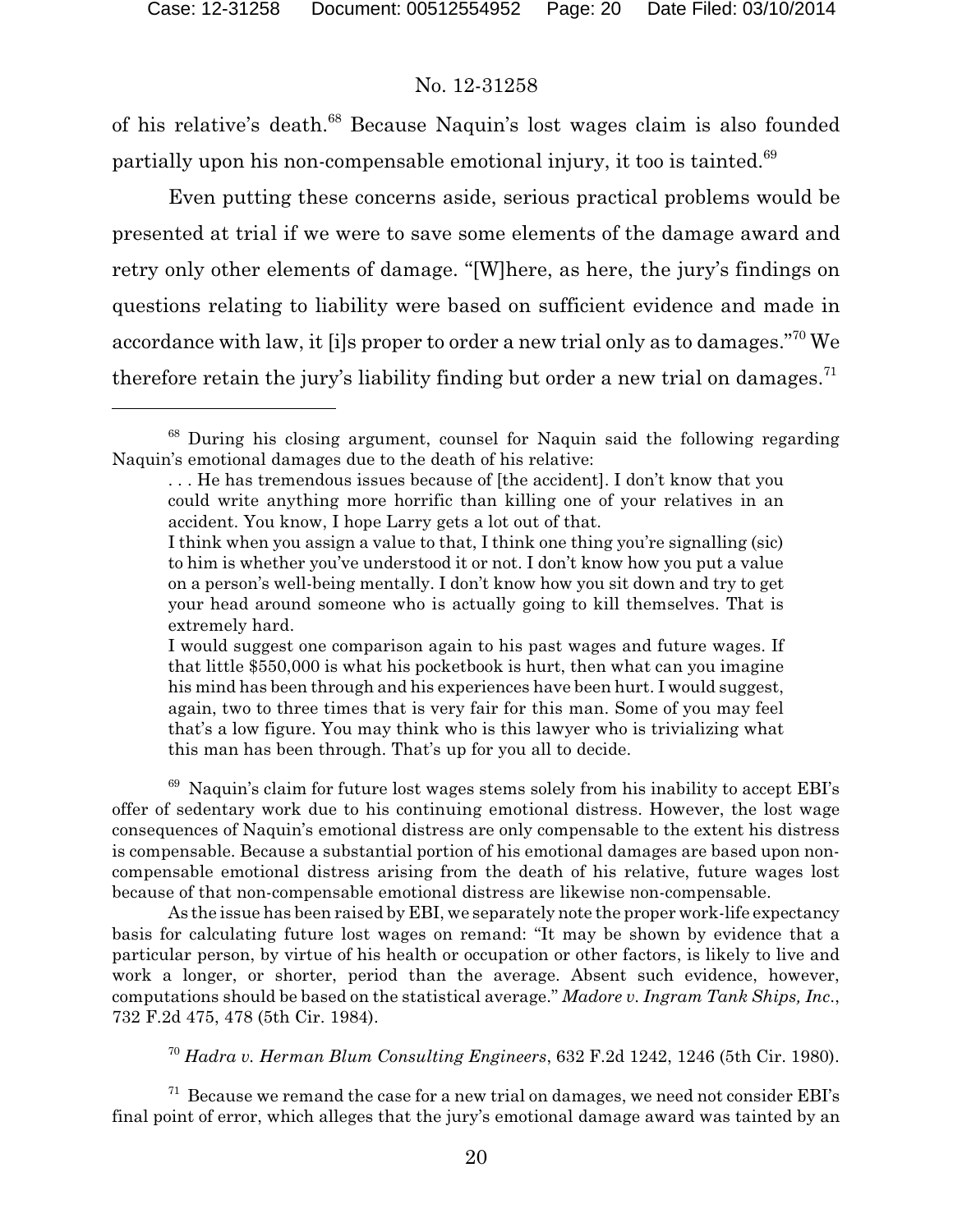# IV.

For the reasons stated above, we AFFIRM the judgment of the district court as it relates to liability, but VACATE the judgment of the district court as it relates to damages and REMAND for proceedings consistent with this opinion.

AFFIRMED in part, VACATED and REMANDED in part.

inadvertent discussion of previously-excluded testimony.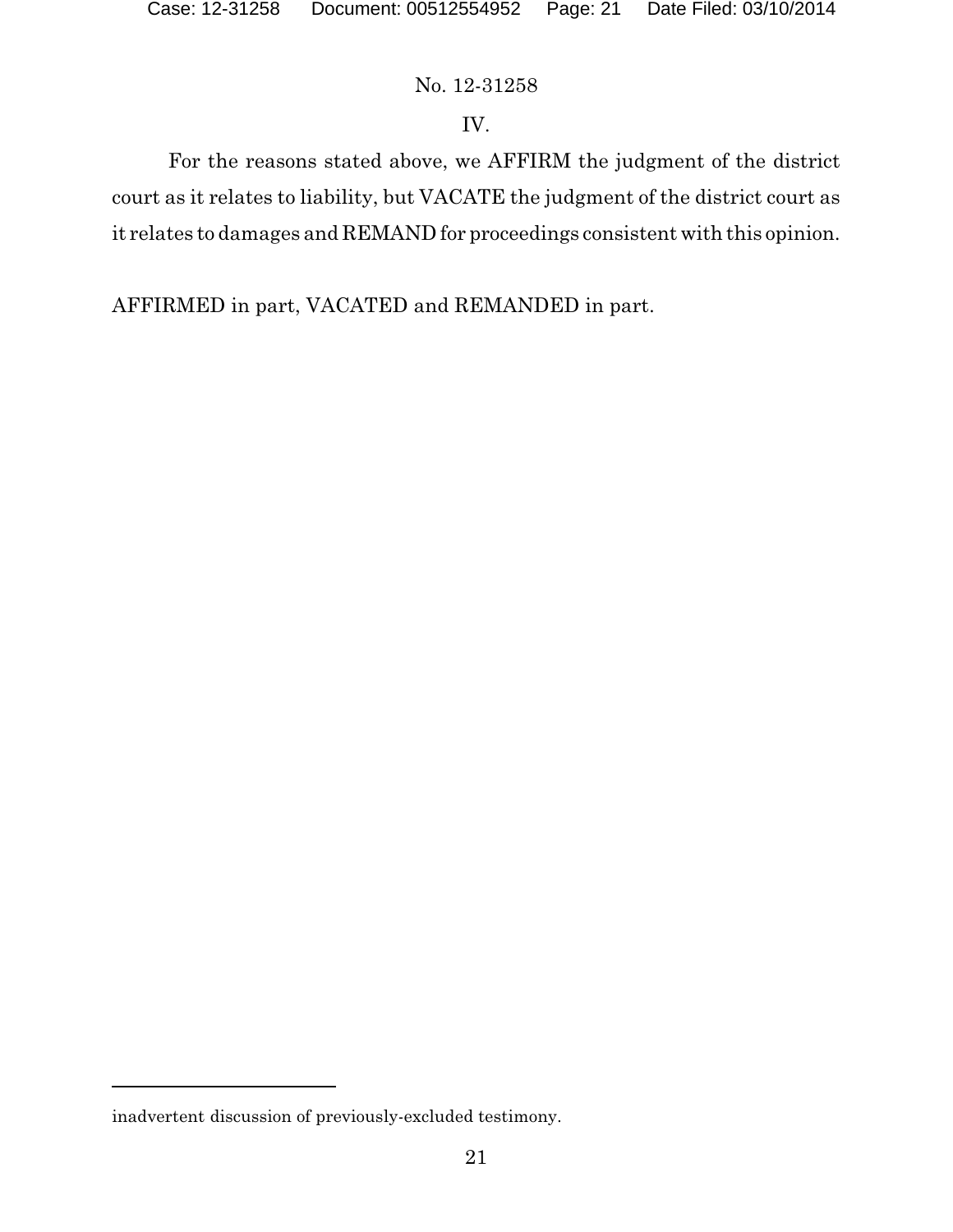JONES, Circuit Judge, dissenting.

I concur in all of this good opinion except the decision affirming Naquin's status as a seaman. On this issue, I respectfully disagree.

### **I. Seaman Status Elements**

To be a seaman, Naquin must satisfy the two-prong test established in *Chandris v. Latsis*: (1) his duties must contribute to the function of the vessel or to the accomplishment of its mission; and (2) he must have a connection to a vessel in navigation (or to an identifiable group of such vessels) that is substantial in terms of both duration and nature. *Chandris v. Latsis*, 515 U.S. 347, 368 (1997). I agree with the majority that Naquin passes the first prong of the *Chandris* test. In my view, however, Naquin does not satisfy the duration or nature components of *Chandris*'s second prong. Indeed, if a jury could hold Naquin is a seaman, then it could so conclude as to any shore-based worker who maintained EBI's on-board computers or went aboard the lift-boats to gas them up before they left the repair yard. *Chandris* and *Sw. Marine*, *Inc*. *v. Gizoni*, 502 U.S. 81 (1991), broadly commit these cases to the jury, but they do not prevent courts from ever distinguishing seamen from harbor workers as a matter of law.

## **II. Duration Component**

As a general rule, the duration component of *Chandris*'s second prong is satisfied when an employee spends 30 percent or more of his time in service of a "vessel in navigation." *Chandris*, 515 U.S. at 371. (The Supreme Court adopted this circuit's opinion in *Barrett v. Chevron, U.S.A*., 781 F.2d 1067 (5th Cir. 1986) (en banc) on this rule of thumb.) But the Court noted,

This figure [30%] serves as no more than a guideline . . . and departure from it will certainly be justified in appropriate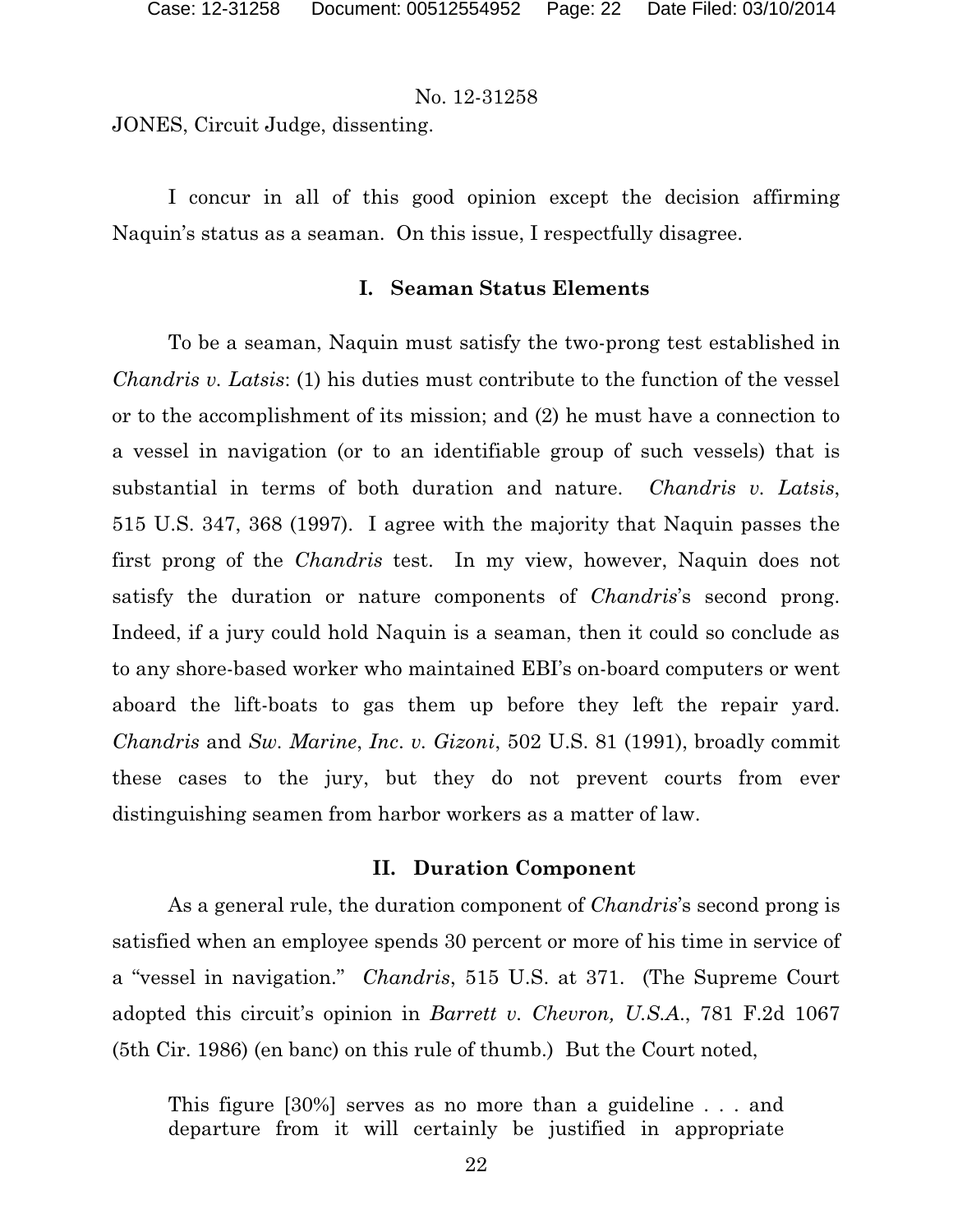cases . . . . And where undisputed facts reveal that a maritime worker has a clearly inadequate temporal connection to vessels in navigation, the court may take the question from the jury ....

*Chandris*, 515 U.S. at 371.

The sole issue here is whether Naquin's work as a repair supervisor on vessels docked in a canal or in drydock counts as service of a vessel in navigation. Naquin spent 70 percent of his time employed in this capacity.<sup>1</sup> In denying EBI's motion for summary judgment, the district court took a statement from *Chandris* out of context to reach a conclusion that runs contrary to the "fundamental distinction" that *Chandris* recognized between land-based and sea-based maritime workers. *Cf. id.* at 358. According to the district court, Naquin's land-based repair time was connected to a vessel in navigation because, as *Chandris* noted, a vessel remains in navigation even when it is temporarily moored or docked for repairs. *Naquin v. Elevating Boats, LLC*, 842 F. Supp. 2d 1008, 1017 (E.D. La. 2012) (citing *Chandris*, 515 U.S. at 373-74). The majority concludes without further discussion that Naquin's time repairing the lift-boat cranes satisfies the duration component.

In my view, this conclusion is irreconcilable with *Chandris*'s "basic point," which is that land-based employees like Naquin are not seamen. *Chandris*, 515 U.S. at 370 ("The Jones Act remedy is reserved for *sea-based* maritime employees whose work regularly exposes them [to maritime peril]". . . . [T]he ultimate inquiry is whether the worker in question is a member of the vessel's crew or *simply a land-based employee*.") (emphasis added); *see also Heise v. Fishing Co. of Alaska*, 79 F.3d 903, 906 (9th Cir. 1996) (holding that a land-based repairman assigned to perform routine, off-season

<sup>&</sup>lt;sup>1</sup> The rest of Naquin's hours were not connected with a vessel in navigation. He divided nearly all of his remaining time between the fabrication shop and operating a landbased crane in the shipyard.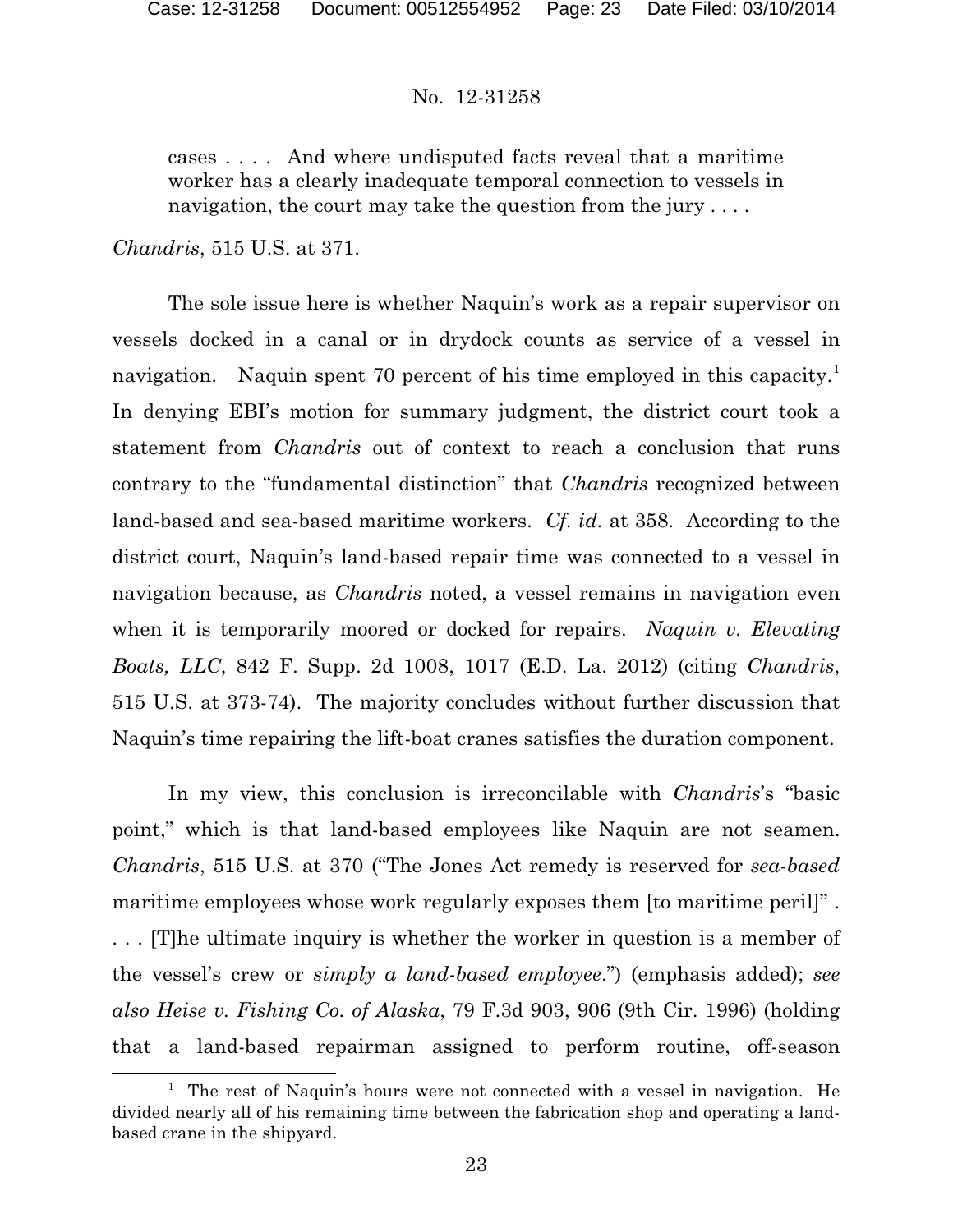maintenance on a fishing vessel did not satisfy *Chandris*'s first prong where the "first basic principle" behind *Chandris*'s definition of seaman is that the term does "not include land-based workers"). Moreover, the passage in *Chandris* regarding temporarily moored or docked vessels is inapplicable to the present facts. Unlike the plaintiff in *Chandris*, Naquin did not sail on a ship that was temporarily docked. He worked almost exclusively on vessels that were moored, jacked up, or docked in the shipyard undergoing repair, and found himself on a navigable vessel only on rare occasions.<sup>2</sup> To allow Naquin to accrue the 30 percent minimum temporal connection while solely working on docked vessels under repair essentially removes the duration component for other land-based repairmen who are fortunate enough to work on vessels that do not require long-term repairs. According to the majority, these repairmen could always claim that they spent their time working on vessels "in navigation" despite the fact they do all of their work on or tied to land, safely removed from maritime dangers. To me, this outcome defies logic and disregards the overarching purpose of the Jones Act as stated in *Chandris*.

#### **III. Nature Component**

I also disagree with the majority's analysis of the nature component of *Chandris*'s second prong. The majority characterizes the facts that support the conclusion that Naquin spent all of his time dockside as a "categorical assertion" that does not demonstrate that Naquin was protected from maritime perils. But in the next sentence, the majority categorically asserts that near-shore workers "still remain exposed to the perils of the sea," citing no facts showing that Naquin, who spent nearly all of his time on boats

<sup>&</sup>lt;sup>2</sup> Naquin testified that he was aboard on a moving vessel less than one percent of his time at work.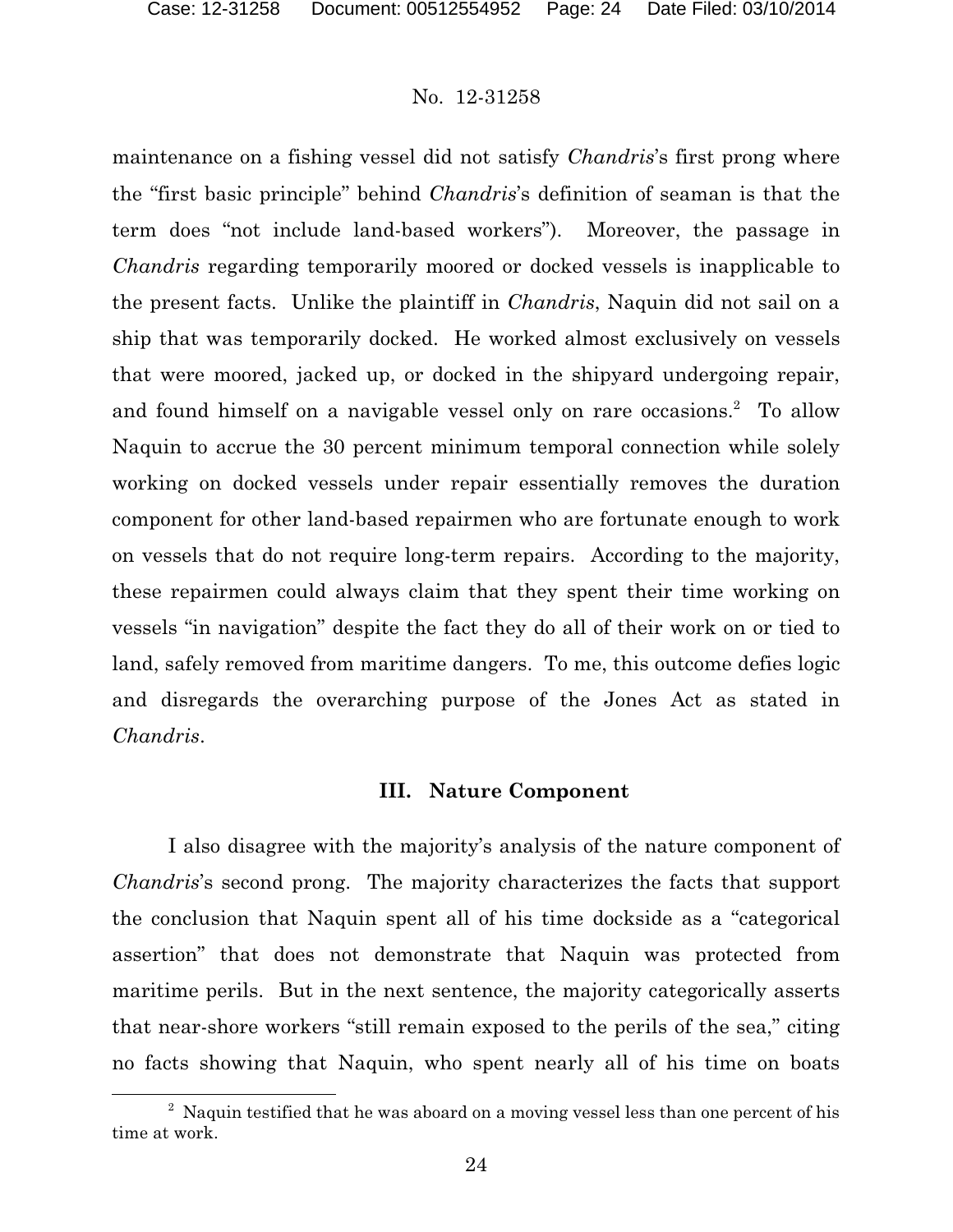*moored to a dock*, faced any maritime perils in the ordinary course of his duties. This "moving right along" approach to the particulars of Naquin's employment runs contrary to the fact-specific inquiry that the Supreme Court has recommended for determining seaman status. *See, e.g., McDermott Int'l, Inc. v. Wilander*, 498 U.S. 337, 356 (1991) (holding that Jones Act status turns on the employee's "precise relation" to the vessel).

The majority then references several cases to support Naquin's claim to seaman's status, but they have no bearing on what circumstances, if any, entitle a dockside worker like Naquin to Jones Act coverage. The sole issue in *Stewart v. Dutra Constr. Co*. was whether the dredge was a vessel for the purposes of the Jones Act. The court did not address whether the harborbound worker, much less the land-based repair supervisor suing in our case, faced maritime peril. *Stewart v. Dutra Const. Co*., 543 U.S. 481, 485 (2005). Similarly, the dispositive factor in *Grab v. Boh Bros. Constr. Co*., *L.L.C*., was not that the workers operated near the shore but that their work exposed them to sea-related dangers. The plaintiffs travelled daily to their worksite by crewboat and helped navigate a barge, which routinely had to be moved along the length of the Lake Pontchartrain bridge. *Grab v. Boh Bros. Constr. Co*., *L.L.C,* 506 F. App'x 271, 274, 276 (5th Cir. 2013). Naquin's shore-side duties exposed him to no such maritime perils.

In my view, the majority also misapplies *Endeavor Marine*. In that case, the district court held that plaintiff was not a seaman under *Harbor Tug and Barge Co. v. Papai* because his job did not literally "take him to sea." *In re Endeavor Marine Inc*., 234 F.3d 287, 289 (5th Cir. 2000) (per curiam). We reversed, holding that the "going to sea" requirement is satisfied whenever the employee's connection to the vessel regularly exposes him to maritime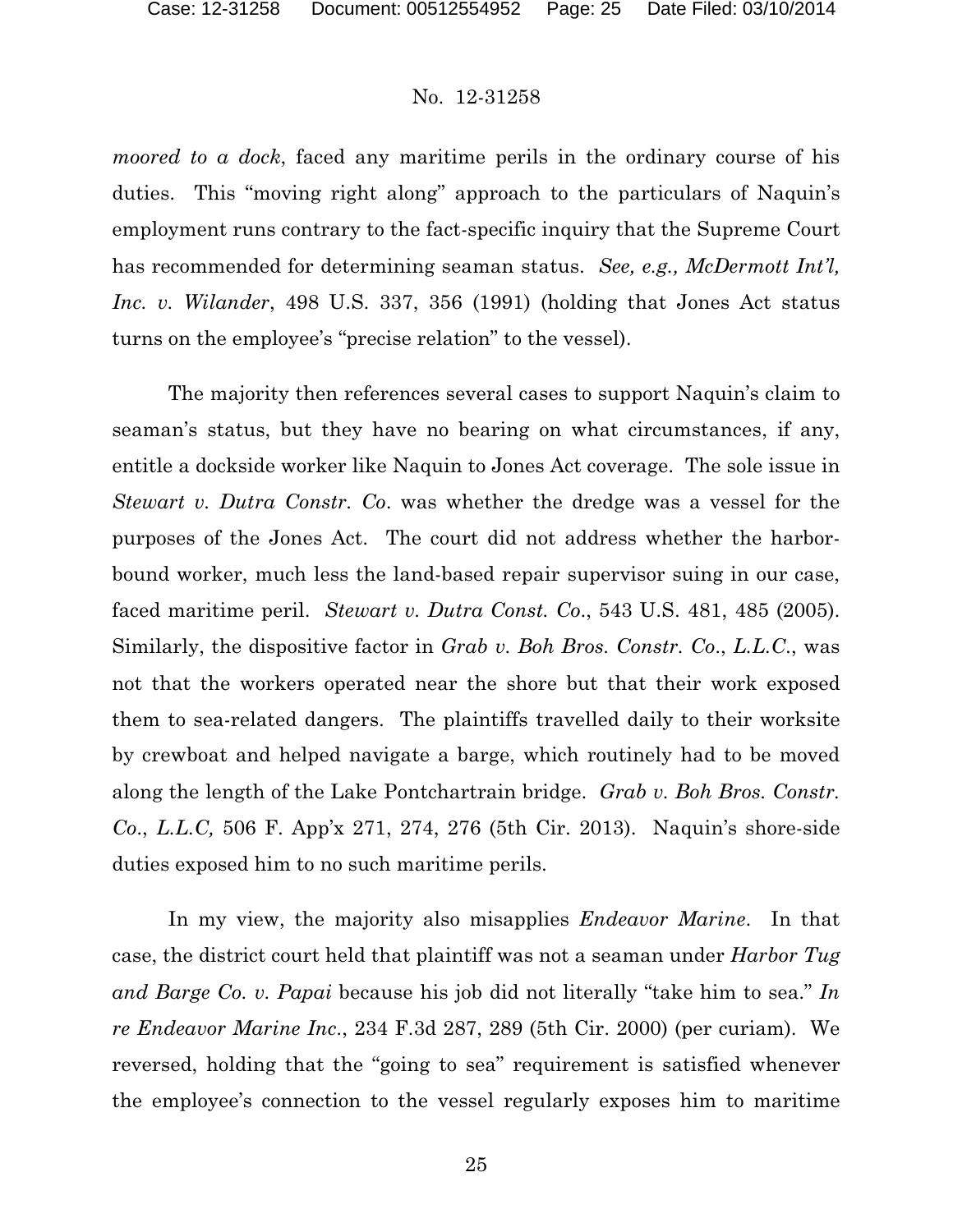perils. *Id*. at 291. Further, we ruled that the plaintiff faced such perils. *Id*. at 292. The contrast between the work performed by the *Endeavor Marine* plaintiff and Naquin, however, seems clear. The *Endeavor Marine* plaintiff was a derrick barge crane operator who loaded and unloaded cargo vessels *in the Mississippi River* (not a canal). *Id*. at 288. His job required him to travel over water to his worksite and exposed him to the uniquely maritime dangers that arose when his barge was moored to the cargo vessels that he was assigned to load or unload. *Id*. at 289. He was injured, moreover, when struck by a mooring cable as he was handling the lines while waiting for his barge to be positioned alongside the cargo vessel. *Id*. Naquin, on the other hand, spent nearly all of his time dockside, repairing boats that were secured in the shipyard canal, or operating a land-based crane, or working in the shipyard fabrication shop. His employment, in sum, was substantially similar to that of other land-based employees whose seaman status has been denied by federal and state courts.<sup>3</sup>

Finally, the majority refers to our "brown water" cases to show that employees who work on quiet waterways may recover under the Jones Act. All of these cases, however, involve employees who performed their work

<sup>3</sup> *See, e.g., Clark v. Am. Marine & Salvage, LLC*, 494 Fed. App'x 32 (11th Cir. 2012) (unpublished) (affirming dismissal of Jones Act claim brought by crane operator who performed most of his repairs on land); *Schultz v. Louisiana Dock Co*. 94 F. Supp. 2d 746 (E.D. La. 2000) (ruling that repairman who inspected and repaired moored barges was not a seaman); *Richard v. Mike Hooks*, *Inc.*, 799 So.2d 462 (La. 2001) (reversing lower courts and dismissing land-based repairman's Jones Act claim).